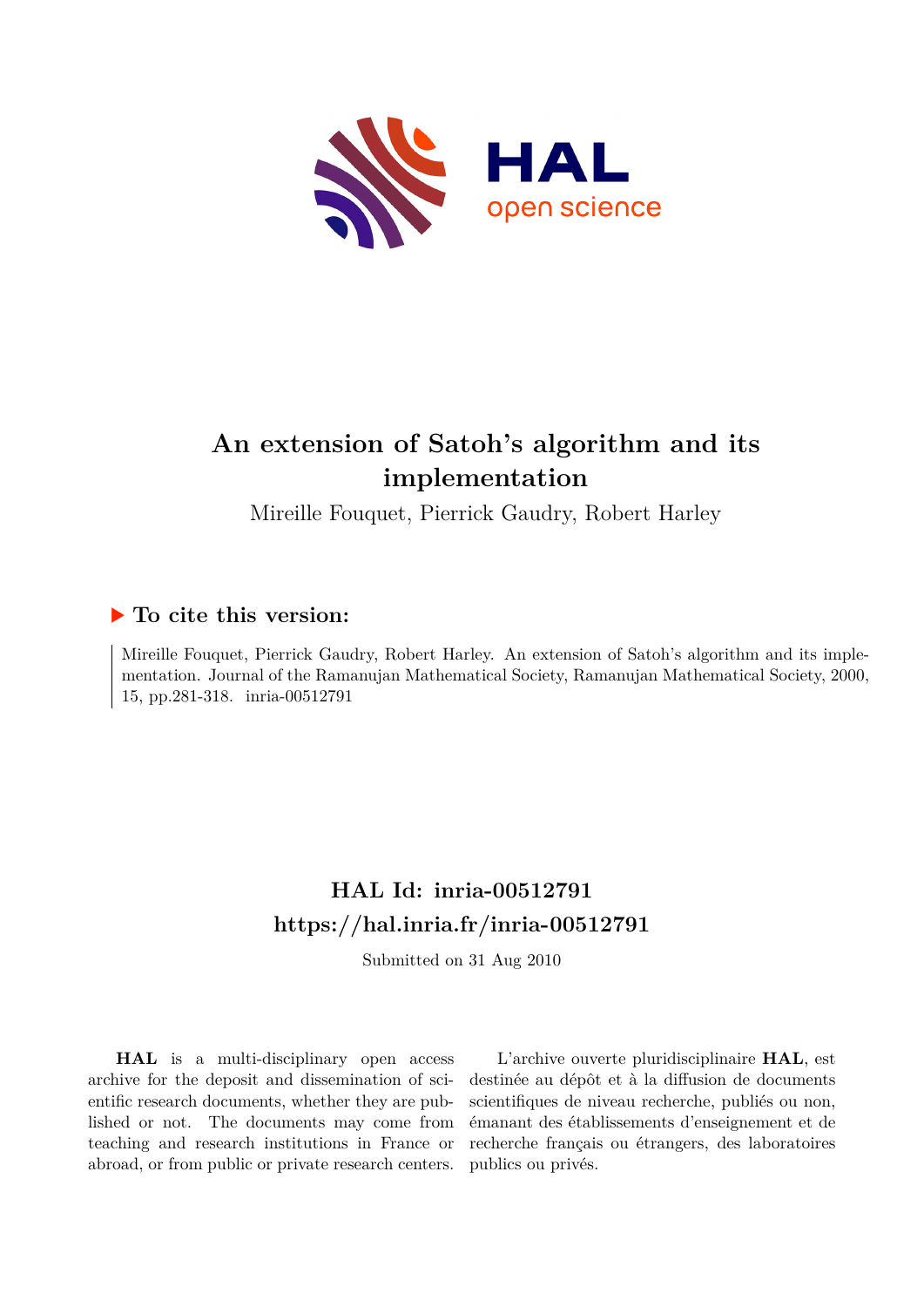# An extension of Satoh's algorithm and its implementation

Mireille Fouquet , Pierrick Gaudry and Robert Harleyyz

October 24, <sup>2000</sup>

### Abstract

we describe a fast algorithm for counting points on elliptic curves denote the medical contract of small characteristic, following Satoh. Our main contribution is an extension is an extension to characteristics two and three  $\mathbf{M}$  give a detailed description with the optimisation with the optimisations necessary for an ecoe implementation. Finally we give the number of points we have computed on a  $\Gamma$  -curve computed on a  $\Gamma$ denhed over the neid  $\mathbb{r}_q$  with  $q = 2$  ....

## 1 Introduction

### 1.1 A short history of point counting

The first polynomial-time algorithm for counting points on elliptic curves over finite fields was described by Schoof in [Sch85]. The basic idea was to find the cardinality, modulo sufficiently many small primes  $\ell$  using the  $\ell$ -torsion points and then to recover the exact result using the Chinese Remainder Theorem. To compute with  $\ell$ -torsion points, Schoof suggested doing polynomial arithmetic modulo the  $\ell$ -division polynomials.

The time required for point-counting over  $\mathbb{F}_q$  with Schoof's algorithm is  $O(\log^{5+\varepsilon}q)$  with asymptotically fast algorithms for arithmetic (or  $O(\log^2 q)$  with naive arithmetic).

To reduce the run-time, in large characteristic, Elkies [Elk98] and Atkin [Atk92] proposed replacing the  $\ell$ -division polynomials with lower degree ones found using the factorization of modular polynomials. In this way they reduced the degree from  $O(\ell^-)$  to  $O(\ell^-)$  yielding the so-called SEA algorithm (see [Sch95]). The improved run-time, under reasonable hypotheses, is  $O(\log^{4+\epsilon} q)$  (or  $U($ log $q$ ).

Further work by Morain [Mor95a], Müller [Mül95], Dewaghe [Dew98] and others led to more efficient implementations of SEA. Morain carried out actual computations for q as large as  $10^{499}$  + 153 [Mor95b]. Couveignes extended SEA to work in small characteristic [Cou94], [Cou96] and Lercier gave some improvements specific to characteristic two [Ler97], [JL]. Vercauteren reached  $q = 2^{1999}$  with an optimized implementation of these ideas [Ver99].

## 1.2 Satoh's algorithm

Recently in [Sat00], Satoh outlined a new algorithm with run-time  $O(\log^{3+\epsilon} q)$  (or  $O(\log^3 q)$ ) for small fixed characteristic  $p \geq 5$  and suggested that it could be extended to characteristics 2 and 3. The basic idea of this new algorithm is completely different from SEA.

LIX, Ecole polytechnique, 91128 Palaiseau Cedex, France

<sup>&#</sup>x27;Argo Lech, 26 ter rue Nicolal, 75012 Paris, France

<sup>z</sup> Pro jet Cristal, INRIA, Domaine de Voluceau - Rocquencourt, 78153 Le Chesnay, France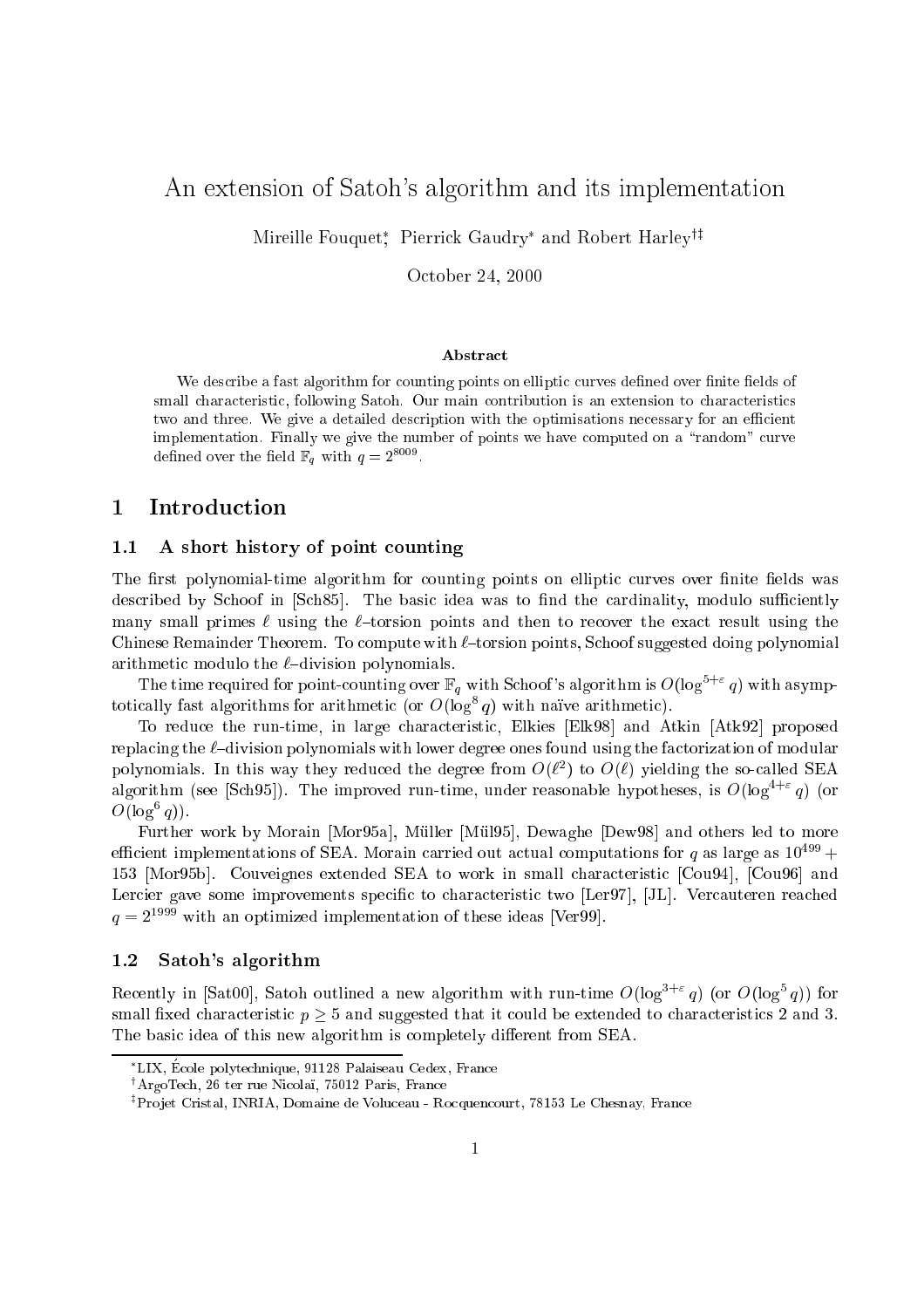First of all the curve given over  $\mathbb{F}_q$ , where  $q = p^d$ , is lifted to a curve defined over a certain p-adic ring  $\mathbb{Z}_q$  above  $\mathbb{F}_q$ . Intuitively,  $\mathbb{Z}_q$  is to  $\mathbb{F}_q$  as the p-adic integers  $\mathbb{Z}_p$  are to the prime field  $\mathbb{F}_p$ . More precisely,  $\mathbb{Z}_q$  is the unique (unramified) discrete valuation ring having residue field  $\mathbb{F}_q$ . By a result of Lubin-Serre-Tate, there is a canonical way to lift the curve by lifting its  $j$ -invariant j from  $\mathbb{F}_q$  to  $\mathbb{Z}_q$  using the modular polynomial  $\Phi_p$ . A direct implementation based on this result would be slow due to computations of the (rather complicated) Frobenius in  $\mathbb{Z}_q$ .

Satoh devised a much more efficient algorithm based on the following insight: rather than lifting j up to J in isolation, it is faster to lift j along with all its conjugates  $j_i$  simultaneously. Indeed writing out the equations  $\Phi_p(J_i, J_{i+1}) = 0$  for  $0 \leq i < d$  yields an algebraic system over  $\mathbb{Z}_q$  without Frobenius, which can be solved quickly by a multi-variate Newton iteration.

The first stage is thus to compute all the  $J_i$ 's to p-adic precision  $O(p^n)$  where  $n \approx \frac{d}{2}$ . Next for each *i* we find a curve defined over  $\mathbb{Z}_q$  that has *j*-invariant  $J_i$ . This is done with ordinary Newton iterations to find its coefficients to sufficient precision. Then for each curve, we compute the kernel of the dual isogeny of the Frobenius with a generalized Newton iteration.

Now, the trace of Frobenius can be written as a norm from  $\mathbb{Z}_q$  to  $\mathbb{Z}_p$  of a certain coefficient. The square of each of the conjugates of the coefficient can be computed using Vélu's formulae. To finish, we compute the product of these conjugates and take its square root, yielding the trace  $c$  of Frobenius (except for its sign, which can easily be determined).

Since  $|c| \leq 2\sqrt{q}$ , the number of points  $q + 1 - c$  can be determined exactly by working to sufficient precision.

### 1.3 Overview of the paper

The first purpose of the present paper is to describe the algorithm for  $p \geq 5$  due to Satoh, with the details necessary for an efficient implementation, in an easy to understand fashion. We make the algorithm effective and apply some improvements.

An important part of our contribution is to extend Satoh's method to an algorithm for characteristics  $p = 2$  and  $p = 3$ . The extension to  $p = 3$  is relatively straightforward, whereas the  $p = 2$  case introduces some difficulties not present in odd characteristic. We also describe how to minimise the constant factor in the  $O(a\log p)$  memory required by these algorithms.

Finally we present actual timings and in particular result we have computed for  $q = 2^{8009}$  using an asymptotically fast implementation.

### 2 Local rings

### 2.1 The ring  $\mathbb{Z}_p$  of p-adic integers

Let  $\pi_n$  be the projection from  $\mathbb{Z}/p^{n+1}\mathbb{Z}$  onto  $\mathbb{Z}/p^n\mathbb{Z}$ . This projection is a ring homomorphism. One can give a formal definition of  $p$ -adic integers as follows.

**Definition 2.1** A p-adic integer is a sequence  $x = (x_1, x_2, \ldots, x_n, \ldots)$ , with  $x_n \in \mathbb{Z}/p^n\mathbb{Z}$  and such that  $\pi_n(x_{n+1}) = x_n$  for  $n \geq 1$ . The ring of p-adic integers is denoted by  $\mathbb{Z}_p$ .

The sum and the product in  $\mathbb{Z}_p$  are defined coordinate-wise in the natural way. Note that  $\mathbb{Z}_p$ is a discrete valuation ring. Its only non-zero prime ideal is  $p\mathbb{Z}_p$  and the residue field  $\mathbb{Z}_p/p\mathbb{Z}_p$  is (isomorphic to)  $\mathbb{F}_p$ .

We extend the definition of  $\pi_n$  to include the projection from  $\mathbb{Z}_p$  to  $\mathbb{Z}/p^n\mathbb{Z}$  i.e.  $x \mapsto x_n$ . Clearly, once  $x_n$  is known, one can recover  $x_k$  for  $k < n$  easily by projection down to  $\mathbb{Z}/p^k\mathbb{Z}$ . We set  $\pi = \pi_1$ . Note that  $\pi$  can be considered as projecting to  $\mathbb{F}_p$ .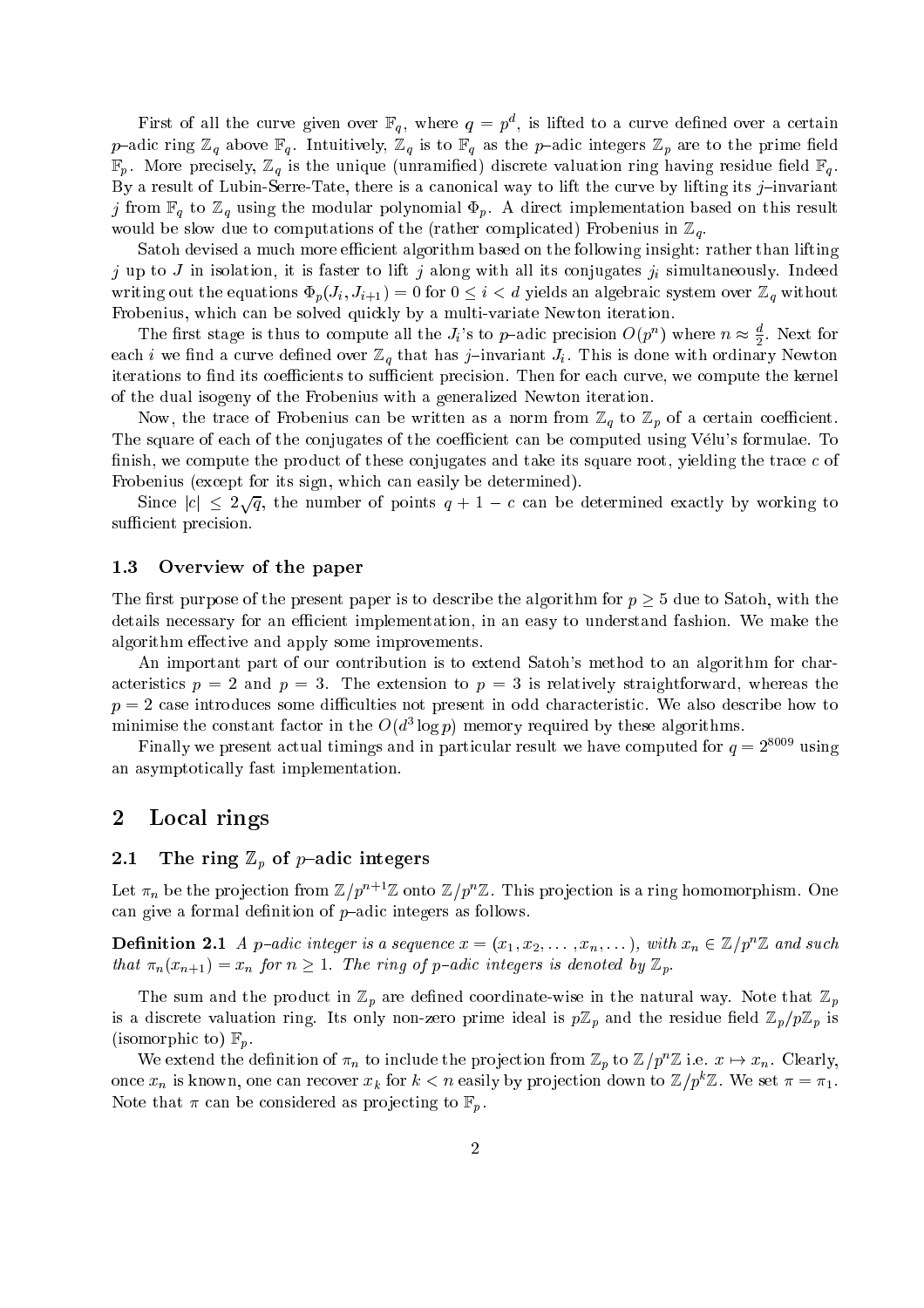The invertible elements of  $\mathbb{Z}_p$  are those not in  $p\mathbb{Z}_p$  i.e., those with  $\pi(x) \neq 0$ . For further details on  $p$ -adic integers, see [Ser70, Chapter II].

### 2.2 The ring  $\mathbb{Z}_q$

Let  $q = p^d$  with p prime. Let  $f(t)$  be a monic polynomial in  $\mathbb{Z}_p[t]$  of degree d such that the polynomial  $\pi(f)$  obtained by projecting the coefficients is irreducible in  $\mathbb{F}_p[t]$ .

**Definition 2.2** The ring  $\mathbb{Z}_q$  is  $\mathbb{Z}_p$ [t] modulo (the ideal generated by)  $f(t)$ .

The following graph gives an idea of how  $\mathbb{F}_p$ ,  $\mathbb{F}_q$ ,  $\mathbb{Z}_p$  and  $\mathbb{Z}_q$  are related:



An element a of  $\mathbb{Z}_q$  can be represented as a polynomial  $a_{d-1}t^{d-1} + \cdots + a_1t + a_0$ . The sum and the product in  $\mathbb{Z}_q$  are ordinary polynomial sums and products taken modulo  $f(t)$ . Note that  $\mathbb{Z}_q$ contains  $\mathbb{Z}_p$  as a sub-ring (just set  $a_1 = a_2 = \cdots = a_{d-1} = 0$ ).

Furthermore,  $\mathbb{Z}_q$  is an unramified discrete valuation ring. Its only non-zero prime ideal is  $p\mathbb{Z}_q$ and the residue field  $\mathbb{Z}_q/p\mathbb{Z}_q$  is (isomorphic to)  $\mathbb{F}_q$ . In fact these conditions characterize  $\mathbb{Z}_q$ . In particular it is isomorphic to the ring  $W(\mathbb{F}_q)$  of Witt vectors; the representation as Witt vectors is used in the theory below but we found it inconvenient for actual computation.

We extend the definitions of  $\pi_n$  and  $\pi$  to  $\mathbb{Z}_q$  in the natural way. Note that  $\pi$  can be considered as projecting to  $\mathbb{F}_q$ . In the following we will use the notation " mod  $p^n$  " to indicate that a given relation holds modulo the ideal  $p^n\mathbb{Z}_q$ . The invertible elements of  $\mathbb{Z}_q$  are those with  $\pi(x)\neq 0$ . For further details, see [Ser68, Chapters I and II].

### 2.3 Little Frobenius of  $\mathbb{Z}_q$

The starting point is the well-known p-th power Frobenius action on the field  $\mathbb{F}_q$ .

 ${\bf Definition \ 2.3}$  The little Frobenius on  $\mathbb{F}_q$  is the field automorphism  $\sigma: x \mapsto x^p,$  fixing the subfield  $\mathbb{F}_p$ .

In order to define the little Frobenius  $\Sigma$  lifted to  $\mathbb{Z}_q$ , we first need to give some definitions. We remark that although  $\Sigma$  can be computed as indicated here, doing so is rather slow in practice.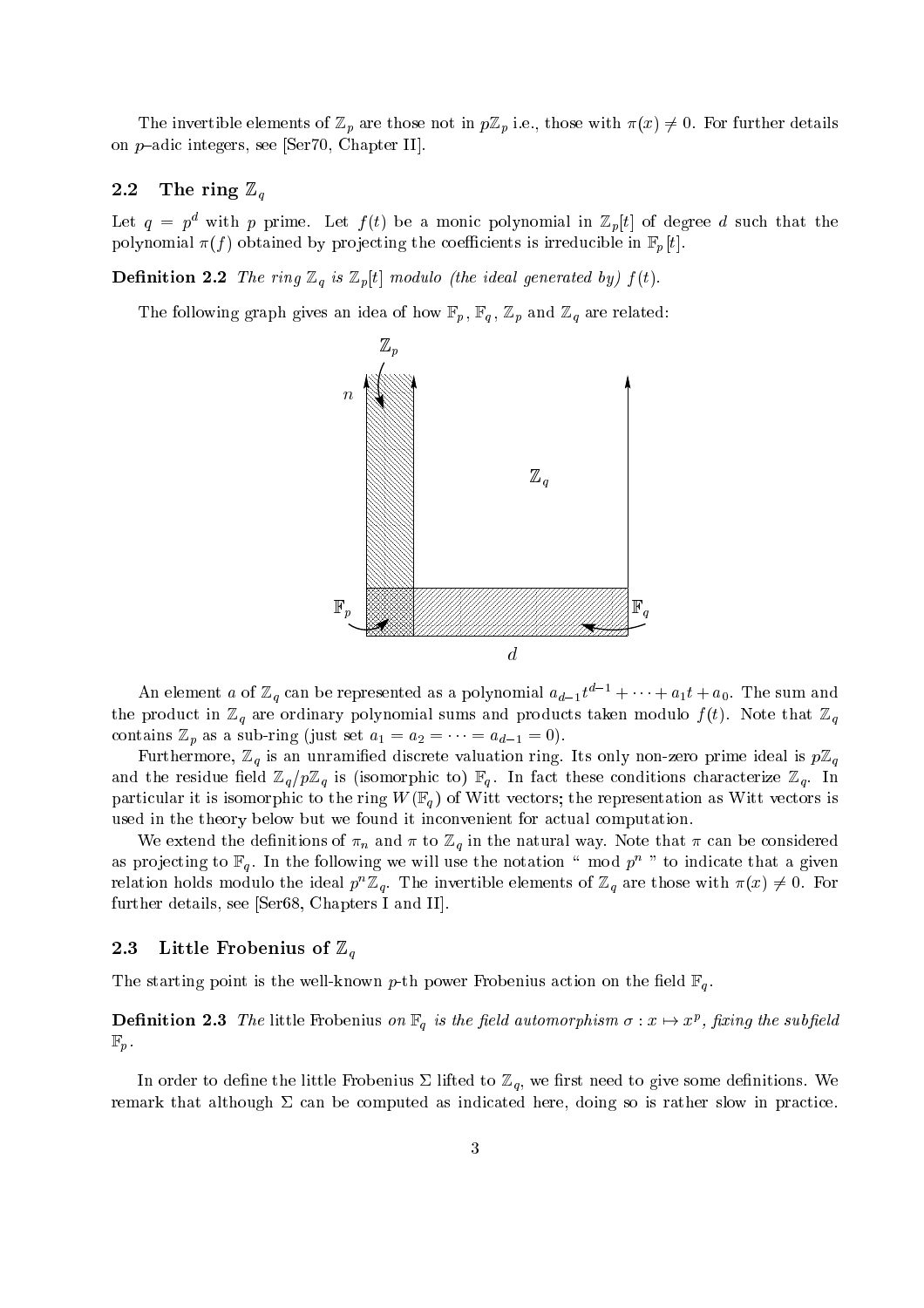Satoh's algorithm (and our improvements of it) go out of their way to avoid computing  $\Sigma$  completely and as a result the reader can skip this subsection on a first reading.

First we define a particular lift of scalars from  $\mathbb{F}_q$  to  $\mathbb{Z}_q$  which respects the multiplicative structure.

**Definition 2.4** The Telemmuler lift to the map  $\omega$  ,  $\mathbb{F}_q$   $\rightarrow$   $\mathbb{Z}_q$  defined by:  $\omega(\sigma)$   $=$  0 and for  $\omega$ non-zero,  $\omega(x)$  is the unique  $(q - 1)$ -th root of unity in  $\mathbb{Z}_q$  such that  $\pi(\omega(x)) = x$ .

The choice of name here is motivated by similarity with the Teichmüller character from  $p$ -adic analysis. Note that the Teichmuller lift can be computed using a Newton iteration based on the function  $f(x) = x^{q-1} - 1$ .

Next we define a decomposition of elements of  $\mathbb{Z}_q$  which is close to the usual representation of Witt vectors . See Chapter II of Seros for details on Witt vectors.

**Definition 2.5** The semi-Witt decomposition of  $x \in \mathbb{Z}_q$  is the unique sequence  $(x_i)_{i>0}$  of  $x_i \in \mathbb{F}_q$ such that  $x = \sum_{i>0} \omega(x_i) p^i$ .

The coordinates  $x_i$  can be computed one after another in the obvious way by  $x_0 = \pi(x)$ , then  $x_1 = \pi(\frac{x-\omega(x_0)}{n})$  $p \rightarrow$ 

Now we can define  $\Sigma$ , the little Frobenius lifted from  $\mathbb{F}_q$  to  $\mathbb{Z}_q$ . Naturally it satisfies  $\pi(\Sigma) = \sigma$ where  $\sigma$  is the little Frobenius on  $\mathbb{F}_q$ ; however  $\Sigma$  is not a simple powering like  $\sigma$ .

**Definition 2.6** The Frobenius  $\Delta: \mathbb{Z}_q \to \mathbb{Z}_q$  is as follows. For any  $x \in \mathbb{Z}_q$ , let  $(x_i)_i>0$  be its semi-Witt decomposition. Then  $\Sigma(x)$  is the element of  $\mathbb{Z}_q$  with decomposition  $(x_i^p)_{i>0}$ . In other words it is  $\sum_{i>0}\omega(x_i^p)p^i$  or equivalently  $\sum_{i>0}\omega(x_i)^pp^i$ .

### 2.4 Computations in  $\mathbb{Z}_p$  and  $\mathbb{Z}_q$

For the purpose of computation one considers  $p$ -adic integers to some working precision, say n. That is to say one represents  $a \in \mathbb{Z}_p$  by an approximation  $a_n \in \mathbb{Z}/p^n\mathbb{Z}$  and the ring operations are carried out modulo  $p^n$ .

The inverse of an invertible  $a \in \mathbb{Z}_p$  can be computed by the simple Newton iteration  $x \leftarrow$  $x-x(ax-1)$ , initialized with the inverse  $1/\pi(a)$  taken in  $\mathbb{F}_p$ .

Similarly, to represent  $a = a_{d-1}t^{d-1} + \cdots + a_0 \in \mathbb{Z}_q$  to some working precision n, one can store the sequence  $(\pi_n(a_{d-1}), \ldots, \pi_n(a_0))$ . The space required is  $s = O(nd \log p)$  and the time for addition or subtraction of two elements is  $O(s)$ . The polynomial  $f(t)$  can be chosen to be sparse and with simple coefficients, so that the reduction modulo  $f(t)$  costs only a few additions and subtractions. Multiplication using naïve arithmetic would take  $O(s^2)$  whereas using Karatsuba's algorithm, in both the *p*-adic dimension and in the polynomial dimension, reduces it to  $O(s^{\log 3/\log 2})$ .

One may also use fast multiplication algorithms. An asymptotically good method is to pack the coefficients into a single large integer and then use a fast algorithm for integer multiplication.  $\mathbb{E}$  is to bit shown that padded with zero bits to the bits to the bits to the bits the bits the bits the bits the bits the bits the bits the bits the bits the bits the bits the bits, so that the bits, so that the bit coefficients of the product polynomial can be recovered from fields in the integer product. Arithmetic with precision less than  $O(\log d)$  takes negligible time so we can assume that the size  $\ell$  of the resulting integers is  $\Theta(nd \log p)$ . The fastest algorithm for multiplying large integers is Schönhage's using Fast Fourier Transforms modulo Fermat numbers [SS71] in time  $O(\ell \log \ell \log \log \ell)$  for  $\ell$  bits.

<sup>&</sup>lt;sup>1</sup>The difference is simply that for Witt vectors, the coordinates  $x_i$  are replaced by  $x_i^p$ .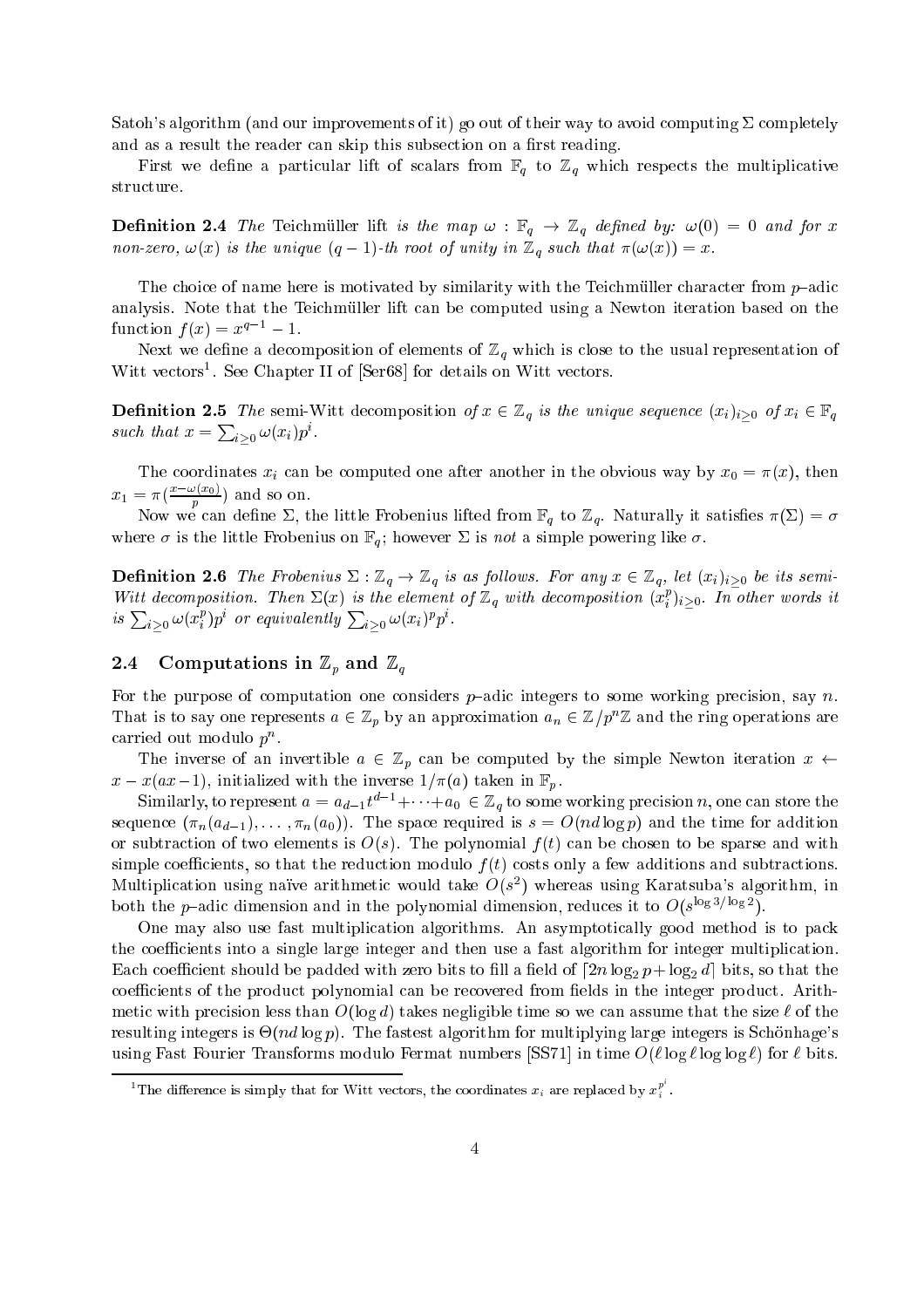In the following  $n = O(d)$  and hence multiplication can be done in time  $O(nd \log d \log \log d)$ , for xed p. Note that when n = -(d) the same complexity can be attained, with better constant factors, by doing the FFT's directly on the polynomial representation. We found this approach to be the fastest in practice.

As before, the inverse of an invertible a can be obtained by a simple Newton iteration initialized with  $1/\pi(a)$ . By varying the precision as described in the next section, division takes time proportional to multiplication.

### 2.5 Newton iteration

Several algorithms that are described in the present paper are based on Newton iteration. Therefore, we present it here.

Let R be an arbitrary p-adic ring. The following Newton iteration allows us to improve an approximate root of a polynomial. Given a good approximation to a root we can efficiently compute a better approximation, with approximately twice the precision.

It will be necessary to be quite careful about what we mean by "precision" throughout. We write  $p^k | x$  when  $x \equiv 0 \mod p^k$ . In such a case  $p^{-k}x$  is in R. We write  $p^k || x$  when  $p^k | x$  but  $p^{k+1} \nmid x$ . In such a case  $p^{-k}x$  is invertible.

Let  $x \in R$  and  $f \in R[t]$ . Let k be such that  $p^k \parallel f'(x)$  and assume  $p^{n+k} \parallel f(x)$  for some  $n > k$ . Under such conditions we will say that x is an approximate root of f known to precision n, in the sense that there exists an exact root y in R with  $x \equiv y \mod p^n$ .

We first prove a lemma showing how a Newton iteration improves a root known to precision  $n$ into one known to precision  $2n - k$ .

Lemma 2.1 (Quadratic convergence of Newton iteration) Let x <sup>2</sup> R and f <sup>2</sup> R[t]. Let k be such that  $p^k \parallel f'(x)$  and assume  $p^{n+k} \parallel f(x)$  for some  $n > k$ . Let:

$$
\Delta = \frac{p^{-k}f(x)}{p^{-k}f'(x)}
$$

and  $y = x - \Delta$ . Then  $y \equiv x \mod p^n$ ,  $p^{2n} | f(y)$  and  $p^k | f'(y)$ .

*Proof*: It is clear that  $p^{n} | \Delta$  so that  $y \equiv x \mod p^{n}$ . By Taylor expansion,

$$
f(y) = f(x) - \Delta f'(x) + \Delta^2 \Psi(x),
$$

where  $\Psi(x)$  is a polynomial with coefficients in R. Since  $p^{2n} | \Delta^2$ , we get  $f(y) \equiv f(x) - \Delta f'(x) \equiv 0$  $\mod p^{2n}$ .

Finally since  $y \equiv x \mod p^n$ , it follows that  $f'(y) \equiv f'(x) \mod p^n$ . Since  $p^k \parallel f'(x)$  and  $n > k$ we have  $p^k \parallel f'(y)$ .  $\square$ 

Repeated application of this lemma gives rise to an algorithm to compute a root of a polynomial to any desired precision, from a sufficiently precise initial root.

Procedure NewtonIterations Inputs:

- $\bullet$  A desired precision *n*.
- A polynomial  $f \in R[t]$ ,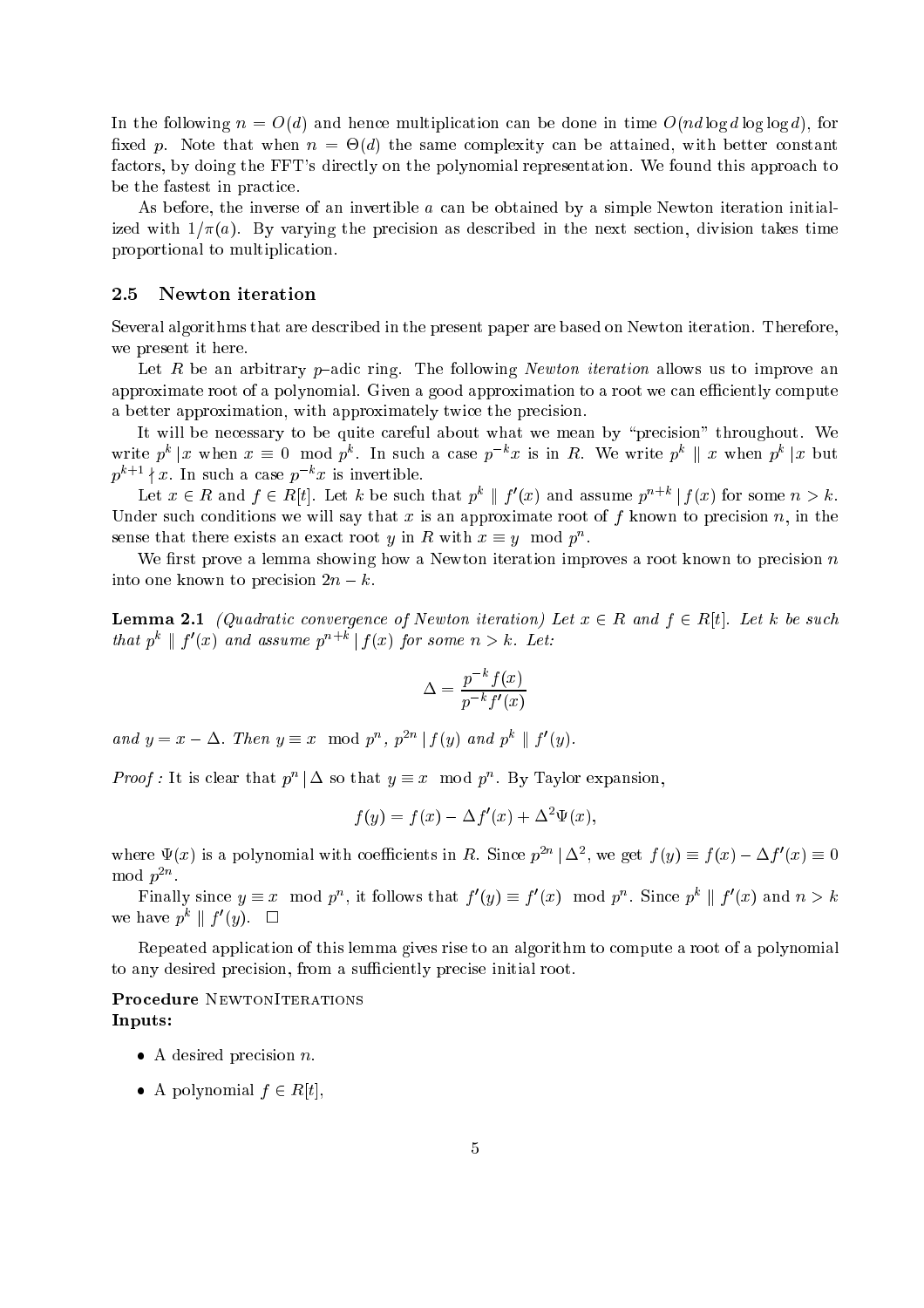• A starting solution  $x_0 \in R$  and an integer k with  $p^k \parallel f'(x_0)$  and  $p^{2k+1} \parallel f(x_0)$ .

**Output:** An approximate root  $x \in R$  with  $x \equiv x_0 \mod p^{k+1}$  and  $p^{n+k} | f(x)$ .

1. IF  $n \leq k + 1$  THEN  $y \leftarrow x_0$ ; GO TO 5;

$$
2. \ \ n' \leftarrow \lceil \frac{n+k}{2} \rceil;
$$

 $x \leftarrow$  NEWTONITERATIONS $(n, f, x_0, \kappa);$ 

4. 
$$
y \leftarrow x - \frac{p^{-k}f(x)}{p^{-k}f'(x)};
$$

5. RETURN y.

For an efficient implementation, it is important to work with the lowest precision possible at each stage of the algorithm. In particular, one should reduce the precision of the Newton iterations in each recursive call. The depth of the recursion necessary to reach a desired precision n is  $log(n)$ , so if all operations were done at precision n then the total time taken would be  $O(M(n) \log(n))$ where  $M(n)$  is the time for multiplication. By doing the top level iteration at full precision, the first recursive call at roughly half precision, the second recursive call at one quarter precision and so on, the time taken is reduced to  $O(M(n))$  total.

Furthermore, when calculating the improved root  $y = x - f(x)/f(x)$  in a Newton iteration, one can reduce the precision of some of the calculations by roughly half. The lowest required precisions are indicated next. We will write  $x + O(p^n)$  to denote any  $y \equiv x \mod p^n$ . For instance  $xy + O(p^n)$ can be understood to be the product  $xy$  computed with precision  $n$ .

When an element  $a \in R$  is known to precision n then the product  $p^k a$  is known to precision  $n+k$ , in the sense that  $p^k(a+O(p^n))=p^ka+O(p^{n+k})$ . Conversely when a is known to precision n and satisfies  $p^k \mid a$ , where  $k \leq n$ , then  $p^{-k}a$  is known to precision  $n-k$ . In practice the division and multiplication by  $p^k$  are fast operations e.g., right and left shifts when  $p=2$ .

Now the Newton iteration can be computed as  $y = x - \Delta + O(p^{2n-k})$  where:

$$
\Delta = \left( \frac{(f(x) + O(p^{2n})) \cdot p^{-n-k} + O(p^{n-k})}{(f'(x) + O(p^n)) \cdot p^{-k} + O(p^{n-k})} + O(p^{n-k}) \right) \cdot p^n + O(p^{2n-k})
$$

## 3 Frobenius morphisms and the canonical lift

### 3.1 Frobenius morphisms on curves

Let E be a curve over the finite field  $\mathbb{F}_q$ , where  $q = p^d$ . As is well known, we can compute the order of  $E$  by computing the trace  $c$  of the  $q$ -th power Frobenius endomorphism on this curve. The number of points is then given by  $q+1-c$ . According to the Hasse-Weil bound, we have  $|c| \leq 2\sqrt{q}$ .

The p-th power Frobenius  $\sigma$  on  $\mathbb{F}_q$  can clearly be extended to map points  $(x, y)$  on E to points  $(\sigma(x), \sigma(y))$  on the conjugate curve  $E^{\sigma}$  obtained by applying  $\sigma$  to the coefficients of E and in fact this map is a (purely inseparable) isogeny, also called the little Frobenius. Furthermore, the construction can be repeated giving an isogeny from  $E^{\sigma}$  to  $E^{\sigma^2}$  and so on. Repeating it d times gives a cycle of isogenies which returns to the initial curve E. Writing  $E_0$  for E,  $E_{d-1}$  for  $E^{\sigma}$ ,  $\sigma_{d-1}$ for the isogeny between them and so on we can draw the graph:

$$
E_0 \xrightarrow{\sigma_{d-1}} E_{d-1} \xrightarrow{\sigma_{d-2}} \cdots \xrightarrow{\sigma_1} E_1 \xrightarrow{\sigma_0} E_0
$$

Composing all these gives: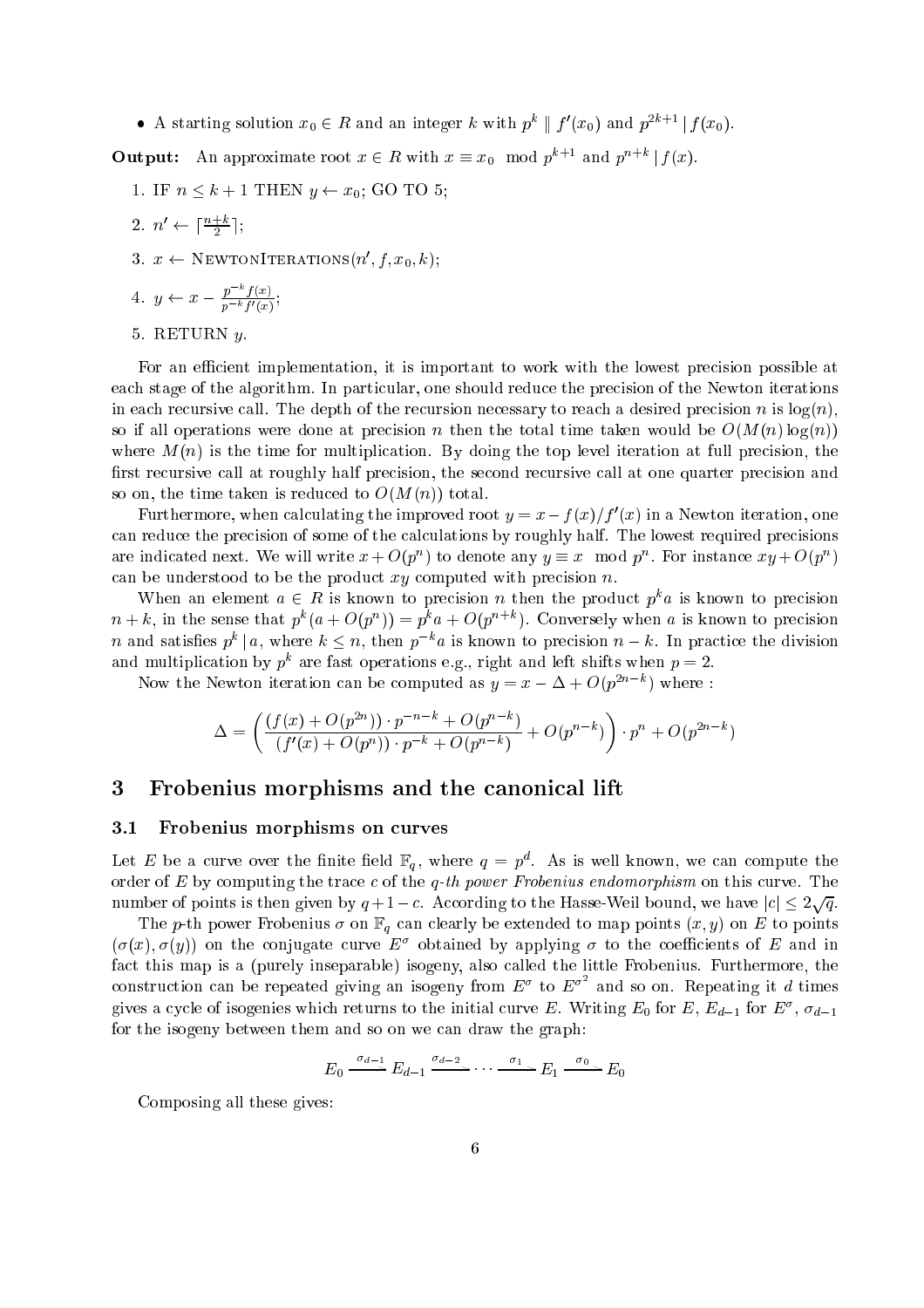**Definition 3.1** The q-th power Frobenius on E is the curve endomorphism  $F = o_0 \circ o_1 \circ \ldots \circ o_{d-1}$ .

Of course the action of F is trivial over  $\mathbb{F}_q$  but it is non-trivial in extension fields.

In the same manner, if we have a curve  $\mathcal E$  over  $\mathbb Z_q$ , the little Frobenius  $\Sigma$  on  $\mathbb Z_q$  can be extended to a map between  $\epsilon$  and the conjugate curve  $\epsilon$  . Repeating this operation  $a$  times, brings back to the initial curve, thus yielding another cycle of isogenies.

### 3.2 Canonical lifting of curves

First, we will recall some basic facts about modular equations. The modular equation  $\Phi_p(X, Y)$  is a symmetric polynomial of degree  $p+1$  in each variable, with integer coefficients with the following property. Two emptic curves E and E defined over  $\mathbb{F}_q$ , are related via a cyclic isogeny of degree  $\ell$ only if  $\Psi_{\ell}(j(E), j(E)) = 0.$ 

It satisfies the so-called Kronecker relation:

$$
\Phi_p(X, Y) \equiv (X^p - Y)(X - Y^p) \mod p.
$$

The coecients become rather large as p increases, so we just recall the modular equations  $\Delta$  $\Phi_3$ :

$$
\Phi_2(X,Y) = X^3 + Y^3 - X^2Y^2 + c_1(XY^2 + X^2Y) - c_2(X^2 + Y^2) + c_3XY + c_4(X + Y) - c_5
$$

where  $\alpha$  is a 2078 can be a 1488; can be a 407 can be about 2078 can be about 2078 can be about 2078 can be a

$$
\Phi_3(X,Y) = X^4 + Y^4 - X^3Y^3 + d_1(X^3Y^2 + X^2Y^3) - d_2(X^3Y + XY^3) + d_3(X^3 + Y^3)
$$
  
+ 
$$
d_4X^2Y^2 + d_5(X^2Y + XY^2) + d_6(X^2 + Y^2) - d_7XY + d_8(X + Y)
$$

where d1  $\mu$  and d2  $\mu$  = 3687956, d3 = 3696956, d3 = 3686956, d3 = 368787600, d3 = 3800000, d3 = 890022976000, d3 = 368787600, d3 = 3687876000, d3 = 3687876000, d3 = 3687876000, d3 = 37002200, d3 = 37002200, d3 = 37002 d6 <sup>=</sup> 452984832000000, d7 <sup>=</sup> <sup>770845966336000000</sup> and d8 <sup>=</sup> 1855425871872000000000.

The following theorem, due to Lubin, Serre and Tate [LST64], allows one to lift a curve  $E$  over  $\mathbb{F}_q$  to a curve  $\mathcal E$  over  $\mathbb{Z}_q$  canonically, by lifting its j-invariant. The curve  $\mathcal E$  is the unique lift of E having the same endomorphism ring.

**Theorem 3.1 (Lubin-Serre-Tate)** Let  $E$  be a curve over  $\mathbb{F}_q$  with j invariant  $j \in \mathbb{F}_q \setminus \mathbb{F}_p^2$ , then there is a unique J in  $\mathbb{Z}_q$  such that

$$
\Phi_p(J, \Sigma(J)) = 0 \text{ and } J \equiv j \mod p,
$$

and J is the j-invariant of the canonical lift  $\mathcal E$  of  $E$  (defined up to isomorphism).

It is possible to implement this theorem directly by lifting J with its conjugate  $\Sigma(J)$ . This is done by computing the Witt coefficients  $x_n$  for  $n > 0$ . When the  $x_i$  are known for  $0 \leq i < n$ , the equation  $\Phi_p(J, \Sigma(J))/p^n \equiv 0 \mod p$  yields a p-linear polynomial in the variable  $x_n$  which can easily be solved. Unfortunately, computing the polynomial itself requires computations of  $\Sigma$  and this is slow in practice. Furthermore,  $\mathbf{r} = \mathbf{q} \cdot \mathbf{q}$  such steps are required. Furthermore,  $\mathbf{r} = \mathbf{q} \cdot \mathbf{q}$ 

A much faster method is developed in the next sections using the whole cycle of  $J_i$ 's. Indeed writing out all the equations  $\Phi_p(J_i, J_{i+1})$  for  $0 \leq i < d$  produces an algebraic system over  $\mathbb{Z}_q$ without  $\Sigma$ , which can be solved quickly by a  $O(\log d)$  steps of a multi-variate Newton iteration.

The cycle of lifted curves is: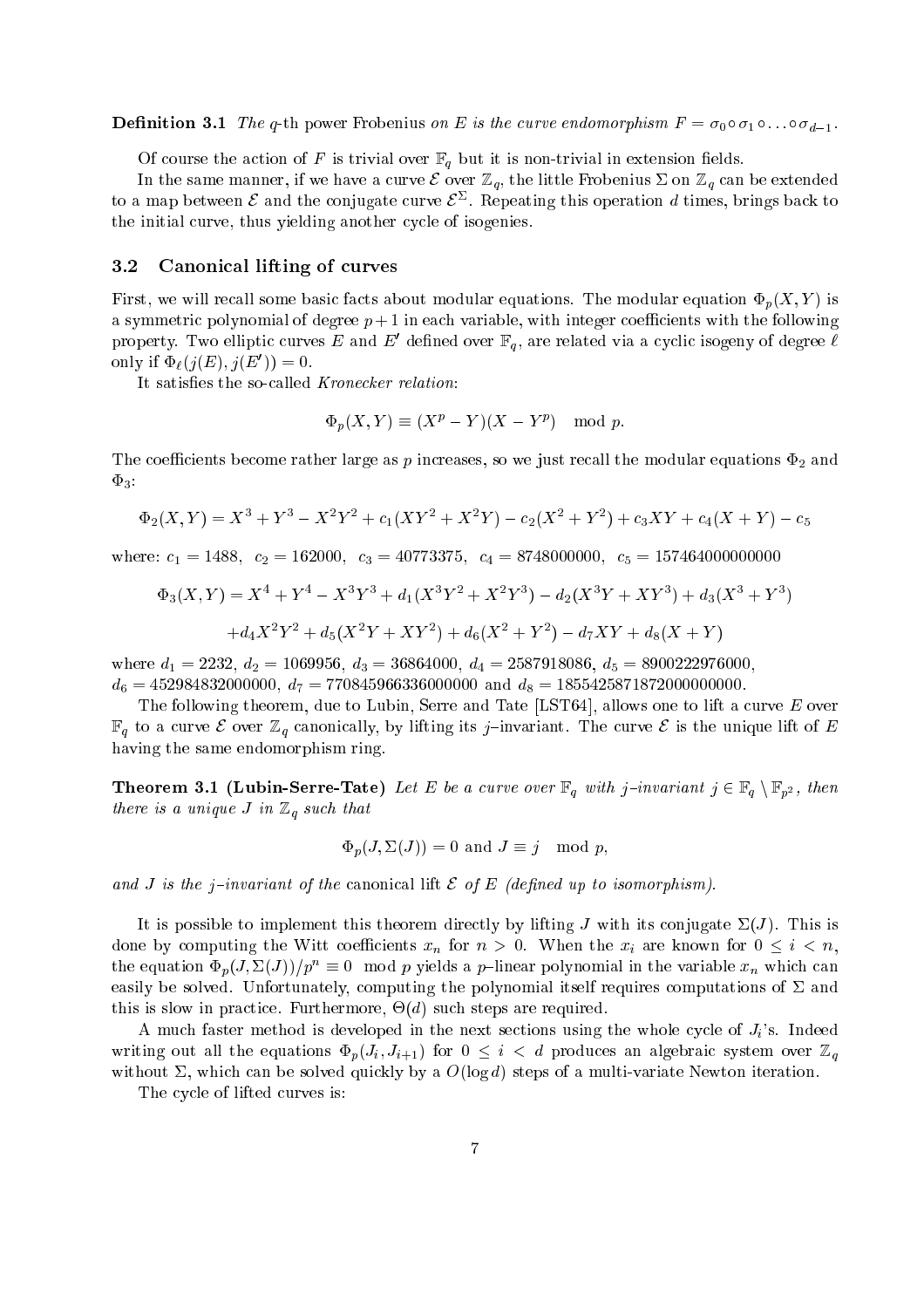$$
\mathcal{E}_0 \xrightarrow{\Sigma_{d-1}} \mathcal{E}_{d-1} \xrightarrow{\Sigma_{d-2}} \cdots \xrightarrow{\Sigma_1} \mathcal{E}_1 \xrightarrow{\Sigma_0} \mathcal{E}_0
$$
\n
$$
\downarrow \pi
$$
\n
$$
E_0 \xrightarrow{\sigma_{d-1}} E_{d-1} \xrightarrow{\sigma_{d-2}} \cdots \xrightarrow{\sigma_1} E_1 \xrightarrow{\sigma_0} E_0
$$

Considering it as a whole yields the curve endomorphism  $\mathcal F$  which is the lift of  $F$ :

$$
\mathcal{E} \xrightarrow{\mathcal{F}} \mathcal{E} \downarrow_{\pi} \eta
$$

$$
E \xrightarrow{F} E
$$

Now the dual of a little Frobenius isogeny  $\sigma$  is a (separable) isogeny  $\hat{\sigma}$  called the Verschiebung. Following Satoh we will work with the dual since, being separable, it can be manipulated easily via its kernel. By considering the duals, we go around the same cycles in the opposite direction:

$$
\mathcal{E}_0 \xrightarrow{\hat{\Sigma}_0} \mathcal{E}_1 \xrightarrow{\hat{\Sigma}_1} \cdots \xrightarrow{\hat{\Sigma}_{d-2}} \mathcal{E}_{d-1} \xrightarrow{\hat{\Sigma}_{d-1}} \mathcal{E}_0
$$
\n
$$
\downarrow \pi \qquad \qquad \downarrow \pi \qquad \qquad \downarrow \pi
$$
\n
$$
E_0 \xrightarrow{\hat{\sigma}_0} E_1 \xrightarrow{\hat{\sigma}_1} \cdots \xrightarrow{\hat{\sigma}_{d-2}} E_{d-1} \xrightarrow{\hat{\sigma}_{d-1}} E_0
$$

We also get the dual curve endomorphism  $F^{\prime} = \sigma_{d-1} \circ \sigma_{d-2} \circ \cdots \circ \sigma_0$  and its lift  $\mathcal F$ .

$$
\mathcal{E} \xrightarrow{\hat{\mathcal{F}}} \mathcal{E} \downarrow_{\pi} \downarrow_{\pi} \downarrow_{E} \underline{\mathcal{F}} \xrightarrow{\hat{F}} E
$$

### 3.3 The main algorithm

The algorithm consists of two phases: lifting all the information we need to  $\mathbb{Z}_q$  with enough precision, and then recovering the trace with the help of these data.

Following Satoh we construct a cycle of j-invariants, using the Frobenius  $\sigma$  in  $\mathbb{F}_q$ , and then lift all of them simultaneously using a multivariate Newton iteration. In this manner we obtain all the conjugate J's in  $\mathbb{Z}_q$  without having to compute the Frobenius  $\Sigma$  in  $\mathbb{Z}_q$  at all. Once that is done, we lift the curves one at a time by lifting their coefficients using (univariate) Newton iterations.

The isogenies  $\sigma_i$  and  $\omega_i$  are separable of degree p, so they are determined by their kernels which have order p. Therefore inting  $o_i$  to  $\omega_i$  will be done by inting its kernel, which is a p-torsion subgroup.

We can lift the kernel either by lifting a single point using a Newton iteration, when  $p = 2$  and  $p = 3$ , or by lifting a factor of the p-division polynomial with a more general Hensel lift, when  $p \geq 5$ .

**Input:** An empire curve E defined over  $\pi q$ , with  $J(E) \nsubseteq \pi p^2$ . Output: The trace of the curve E.

- 1. Compute the cycle of d curves  $E_i$  and their j-invariants j<sub>i</sub>;
- 2. Lift all the  $j_i$  simultaneously, yielding  $J_i$ ;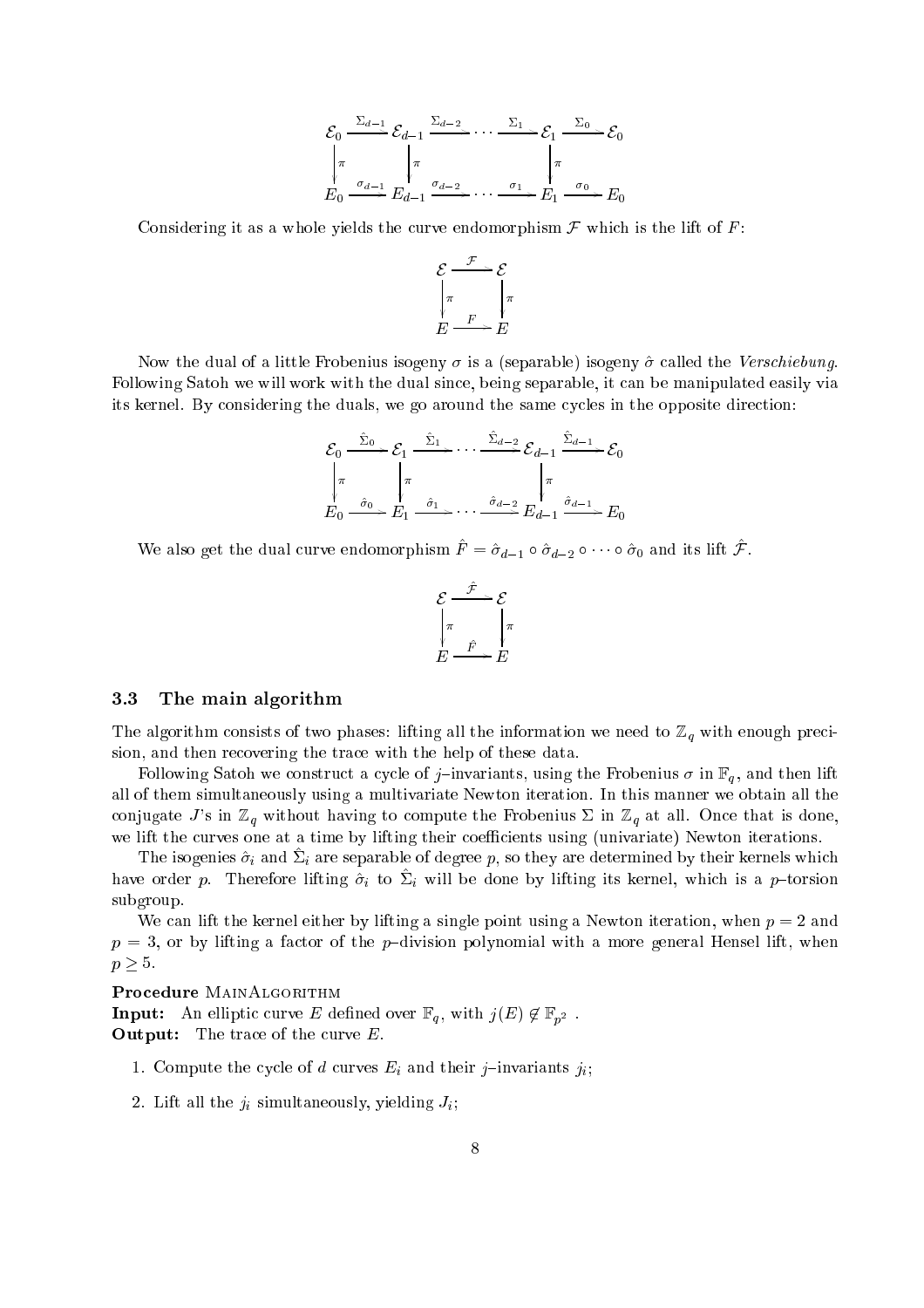- 3. Lift each curve by lifting its coefficients;
- 4. Lift each curve's  $p{\text{-torsion subgroup}}$ .
- 5. Compute the trace from the lifted data.

#### 3.3.1Computing the trace

The aim here is to compute the trace of the Frobenius endomorphism  $F : E \to E$ . We assume that we have computed (a good approximation of) the canonical lift  $\mathcal E$  of  $E$ . Since canonical lifting preserves the endomorphism ring, the trace of Frobenius is unchanged. Moreover the trace of an endomorphism is the same as the trace of its dual. We have

$$
\text{Tr}\,F = \text{Tr}\,\mathcal{F} = \text{Tr}\,\hat{\mathcal{F}}.
$$

where  $f$  is the Frobenius on  $E$  and  $f$  is no qual. As explained above, the Frobenius  $F$  can be decomposed into the product of little Frobenius isogenies which cycle the curve  $E$  through its  $d$ conjugates, and similarly for the duals. Thus

$$
\operatorname{Tr}\hat{\mathcal{F}}=\operatorname{Tr}\left(\hat{\Sigma}_{d-1}\circ\hat{\Sigma}_{d-2}\circ\cdots\circ\hat{\Sigma}_{0}\right)
$$

The next step is to go to the formal groups of the curve  $\mathcal E$  and its conjugates. Let us denote the local parameter  $-X/Y$  of E by  $\tau$ , and the local parameters of  $\mathcal{E}_i$  by  $\tau_i$ . Expressing the action or  $J$  four this parameter, we get the form

$$
\hat{\mathcal{F}}(\tau) = \sum_{k \geq 1} c_k \tau^k,
$$

and Satoh's proposition 4.1 shows that the equation  $x^2 - \text{Tr}(\mathcal{F})x + q = 0$  satisfied by  $\mathcal F$  implies

$$
\mathrm{Tr}\,(\hat{\mathcal{F}})=c_1+\frac{q}{c_1}.
$$

 $T$  is enough to solve the computation to solve the problem. The problem to solve the problem. The key point is that, if the problem. The contract is that, if the point is that, if the point is that, if the point is that, since  $J$  is the composition of morphisms, it is possible to compute  $c_1$  as the product of the mst coefficients in the expansions of the factors in the formal groups. More precisely, we can write  $\Delta_i : c_i \to c_{i+1}$  on the formal groups as

$$
\hat{\Sigma}_i(\tau_i) = g_i \tau_i + O(\tau_i^2).
$$

Then we have

$$
c_1 = \prod_{0 \le i \le d} g_i,
$$

and

$$
\operatorname{Tr} F \equiv \prod_{0 \le i < d} g_i \mod q.
$$

Note that this product of  $g_i$  is an expression for the norm from  $\mathbb{Z}_q$  down to  $\mathbb{Z}_p$  of  $g_0$  and thus it is certainly in  $\mathbb{Z}_p$ . In addition it gives the trace of  $F$  to within  $O(p^d)$ , since if higher precision was desired it would be necessary to take the term quantum  $q=1$  into account. The term quantum  $q=1$ 

The mail step is to compute each  $g_i$  from the curves  $c_i$  and  $c_{i+1}$  and the kernel of  $\mathcal{Z}_i$ . This is done with the help of Vélu's formulae [Vél71]. Each  $g_i$  can be expressed as a rational fraction in terms of the data we lifted, and multiplying them together gives the trace with sufficient precision.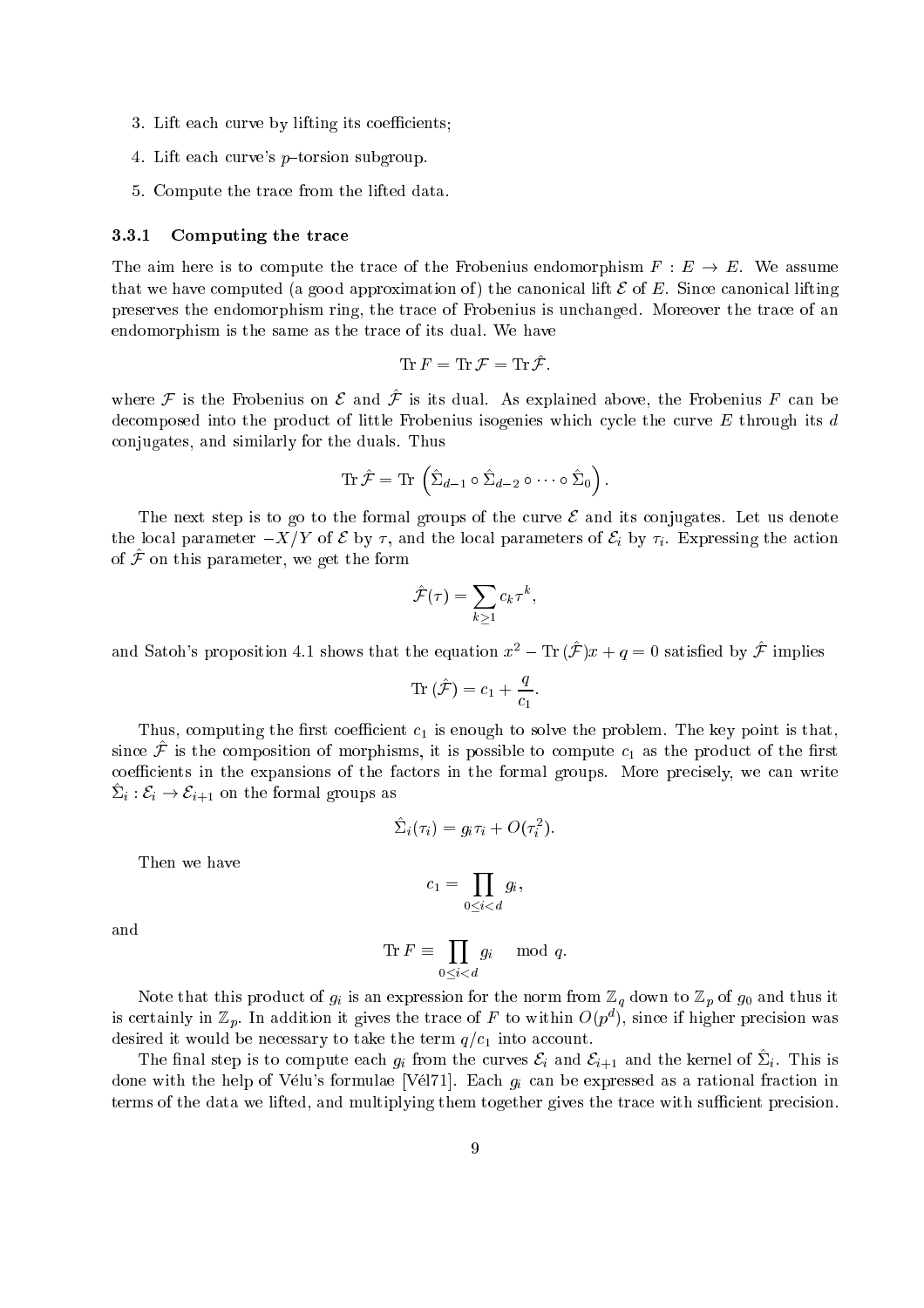### 3.3.2Complexity

For the field  $\mathbb{F}_q$ , one works with an algebraic extension of degree d to p-adic precision  $O(p^{O(d)})$ so that each element of  $\mathbb{Z}_q$  takes  $O(a^2 \log p)$  space. For each curve one needs to store a bounded number of such elements, and there are  $d$  conjugate curves; thus the total memory space required is  $O(a\log p)$ . Remarkably the run-time is just  $O(a\log a\log\log a)$  with fast arithmetic (or  $O(a\log b)$ with naïve arithmetic), for fixed  $p$ . The algorithm is also significantly easier to implement than an optimized SEA algorithm, and even with simple Karatsuba arithmetic, the run-time exponent is a respectable  $1 + 2\frac{255}{1255}$  $\frac{1-\sigma}{\log 2} \simeq 4.17$ .

Satoh proved the following theorem for  $p \geq 5$ , and we extend it to the cases  $p = 2$  and  $p = 3$ .

**Theorem 3.2 (Satoh)** Let E be an elliptic curve over the finite field with  $q = p^d$  elements. Assume that  $j(E) \notin \mathbb{F}_{p^2}$ . Then there exists a deterministic algorithm for computing the order of E which, for fixed p, requires  $O(d^3)$  memory and  $O(d^{3+\epsilon})$  bit-operations.

Note that the restriction  $j(E) \notin \mathbb{F}_{p^2}$  is not essential as the cases  $j(E) \in \mathbb{F}_{p^2}$  can be handled by counting points over a tiny subfield.

### $\overline{4}$ 4 Algorithms for lifting

### 4.1 Lifting the cycle of elliptic curves

The theorem of Lubin, Serre and Tate ensures that the cycle of  $J_i$  we want to construct is characterized by  $\Phi_p(J_i, J_{i+1}) = 0$  for all  $0 \leq i < d$  (for notational convenience, the indices are understood to be taken modulo d). The algorithm for computing this cycle from the cycle of  $j_i$  is a Newton iteration based on the following function acting on a vector of size d:

$$
\Theta(x_0,\ldots,x_{d-1})=(\Phi_p(x_0,x_1),\Phi_p(x_1,x_2),\ldots,\Phi_p(x_{d-1},x_0)).
$$

The Newton algorithm presented in section 2 can be adapted to this multivariate case rather easily. Instead of considering the derivative of the function, it is now necessary to deal with the Jacobian matrix

$$
D\Theta(x_0,\ldots,x_{d-1}) = \begin{pmatrix} \Phi'_p(x_0,x_1) & \Phi'_p(x_1,x_0) & 0 & \ldots & 0 \\ 0 & \Phi'_p(x_1,x_2) & \Phi'_p(x_2,x_1) & 0 \\ \vdots & \vdots & \vdots & \vdots & \vdots \\ 0 & 0 & 0 & \ldots & \Phi'_p(x_{d-1},x_{d-2}) \\ \Phi'_p(x_0,x_{d-1}) & 0 & 0 & \ldots & \Phi'_p(x_{d-1},x_0) \end{pmatrix}
$$

where  $\Psi_p(\Lambda, I)$  denotes the partial derivative of  $\Psi_p(\Lambda, I)$  with respect to  $\Lambda$ , and the iteration is essentially

$$
(x_0, \ldots, x_{d-1}) \leftarrow (x_0, \ldots, x_{d-1}) - ((D\Theta)^{-1}\Theta) (x_0, \ldots, x_{d-1}).
$$

We describe here a detailed "ready to implement" algorithm which takes care of two important issues: the choice of working precision at each stage, and the inversion of the Jacobian matrix.

If the computations are organized in a suitable way, the inversion can be done with a linear (in d) number of arithmetic operations. The diagonal elements are all invertible so we can do elimination without having to look for a "pivot". Furthermore the off-diagonal elements are all divisible by p.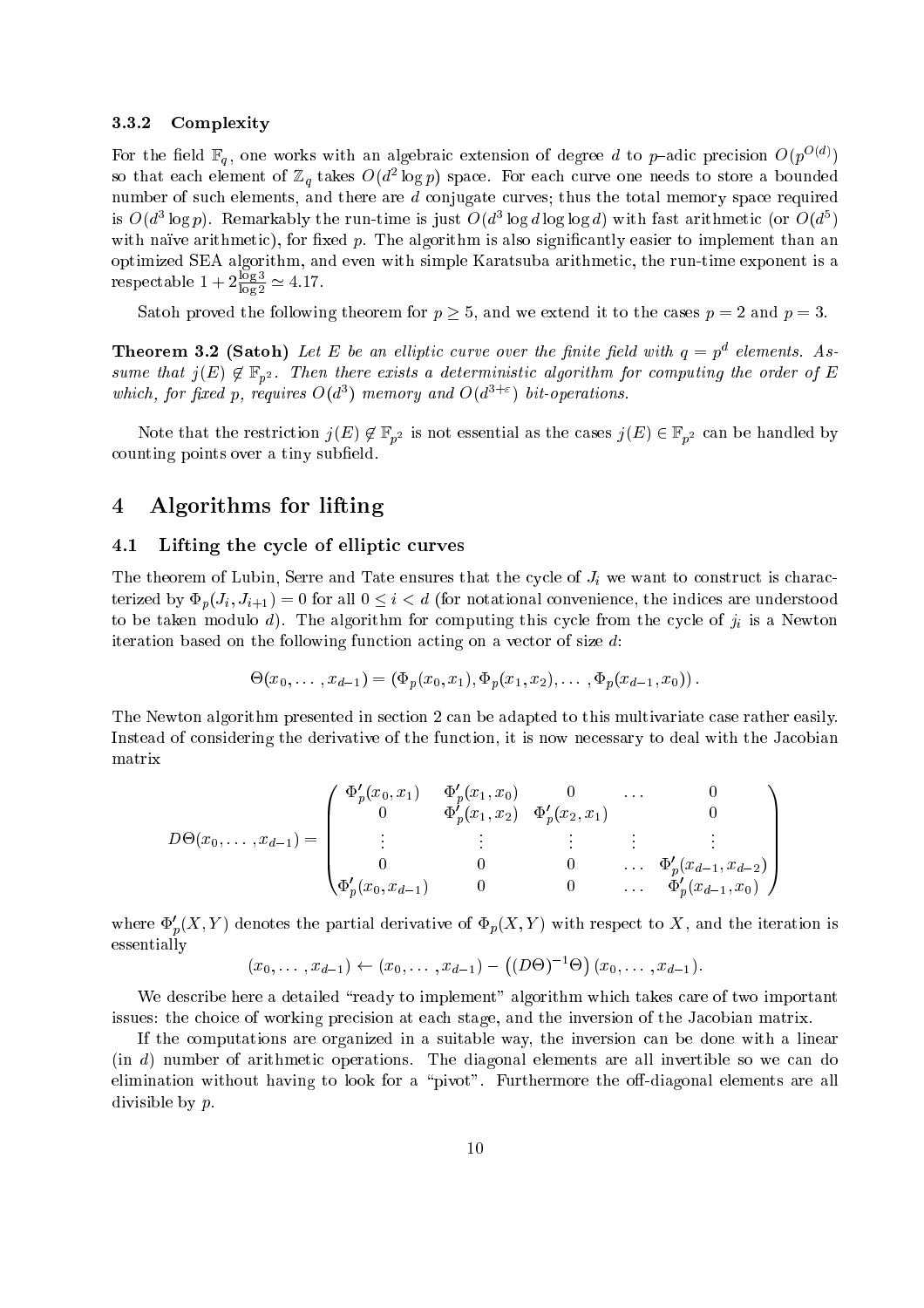By doing row operations on the derivative matrix (and simultaneously on -) we move the bottom left element  $\Phi_p'(x_0, x_{d-1})$  towards the right. At the *n*-th step it is divisible by  $p^n$  so that it rapidly becomes zero to within working precision. Then the matrix has a simple form that can be solved directly, from bottom to top.

### Procedure LiftJInvariants

Inputs:A desired precision n and a cycle  $j_i \in \mathbb{F}_q \setminus \mathbb{F}_{p^2}$  s.t.  $\Phi_p(j_i, j_{i+1}) \equiv 0 \mod p$  for all  $0 \leq i < d$ .

**Output:** A cycle  $J_i \in \mathbb{Z}_q$  s.t.  $\pi(J_i) = j_i$  and  $\Phi_p(J_i, J_{i+1}) \equiv 0 \mod p^n$  for all  $0 \leq i < d$ .

- 1. IF  $n = 1$  THEN pick arbitrary  $J_i$  s.t.  $\pi(J_i) = j_i$ ; GO TO 5;
- 2.  $n' \leftarrow \lceil \frac{n}{2} \rceil$ ;

 $-$ 

- 3.  $(J_0, J_1, \ldots, J_{d-1}) \leftarrow$  LIFTJINVARIANTS $(n, (j_0, j_1, \ldots, j_{d-1})),$
- 4.  $(J_0, J_1, \ldots, J_{d-1}) \leftarrow \text{OPDATEJS}(n, J_0, J_1, \ldots, J_{d-1})$ ;
- $3. \text{RLID} \cup \text{RM} \cup 0, J_1, \ldots, J_{d-1}$ .

### Procedure UPDATEJS

A desired precision n and a cycle  $J_i \in \mathbb{Z}_q$  s.t.  $\Phi_p(J_i, J_{i+1}) \equiv 0 \mod p^{\lceil n/2 \rceil}$  for all Inputs: $0 \leq i \leq d$ .

**Output:** A cycle  $\mathfrak{J}_i \in \mathbb{Z}_q$  s.t.  $\Phi_p(\mathfrak{J}_i, \mathfrak{J}_{i+1}) \equiv 0 \mod p^n$  and  $\mathfrak{J}_i \equiv J_i \mod p^{\lceil n/2 \rceil}$  for all  $0 \leq i < d$ .

- 1. Allocate arrays  $D[0..d-2], P[0..d-1]$  and  $\mathfrak{J}[0..d-1]$  of elements of  $\mathbb{Z}_q$ ;
- 2. FOR  $i = 0$  TO  $d 2$  DO

$$
t \leftarrow 1/\Phi'(J_i, J_{i+1});
$$
  
\n
$$
D_i \leftarrow t \cdot \Phi'(J_{i+1}, J_i);
$$
  
\n
$$
P_i \leftarrow t \cdot \Phi(J_i, J_{i+1});
$$

3. 
$$
m \leftarrow \Phi'(J_0, J_{d-1});
$$
  
\n $f \leftarrow \Phi(J_{d-1}, J_0);$ 

4. FOR  $i = 0$  TO  $d - 2$  DO

 $f \leftarrow f - m \cdot P_i;$  $m \leftarrow -m \cdot D_i;$ IF  $m \equiv 0 \mod p^n$  THEN BREAK;

 $5.$   $m \leftarrow m + \Psi \left( J_{d-1}, J_0 \right);$ 

6. 
$$
P_{d-1} \leftarrow f/m
$$

7. FOR  $i = d - 2$  DOWN TO 0 DO

$$
P_i \leftarrow P_i - D_i \cdot P_{i+1};
$$

8. FOR  $i = 0$  TO  $d - 1$  DO

$$
\mathfrak{J}_i \leftarrow J_i - P_i;
$$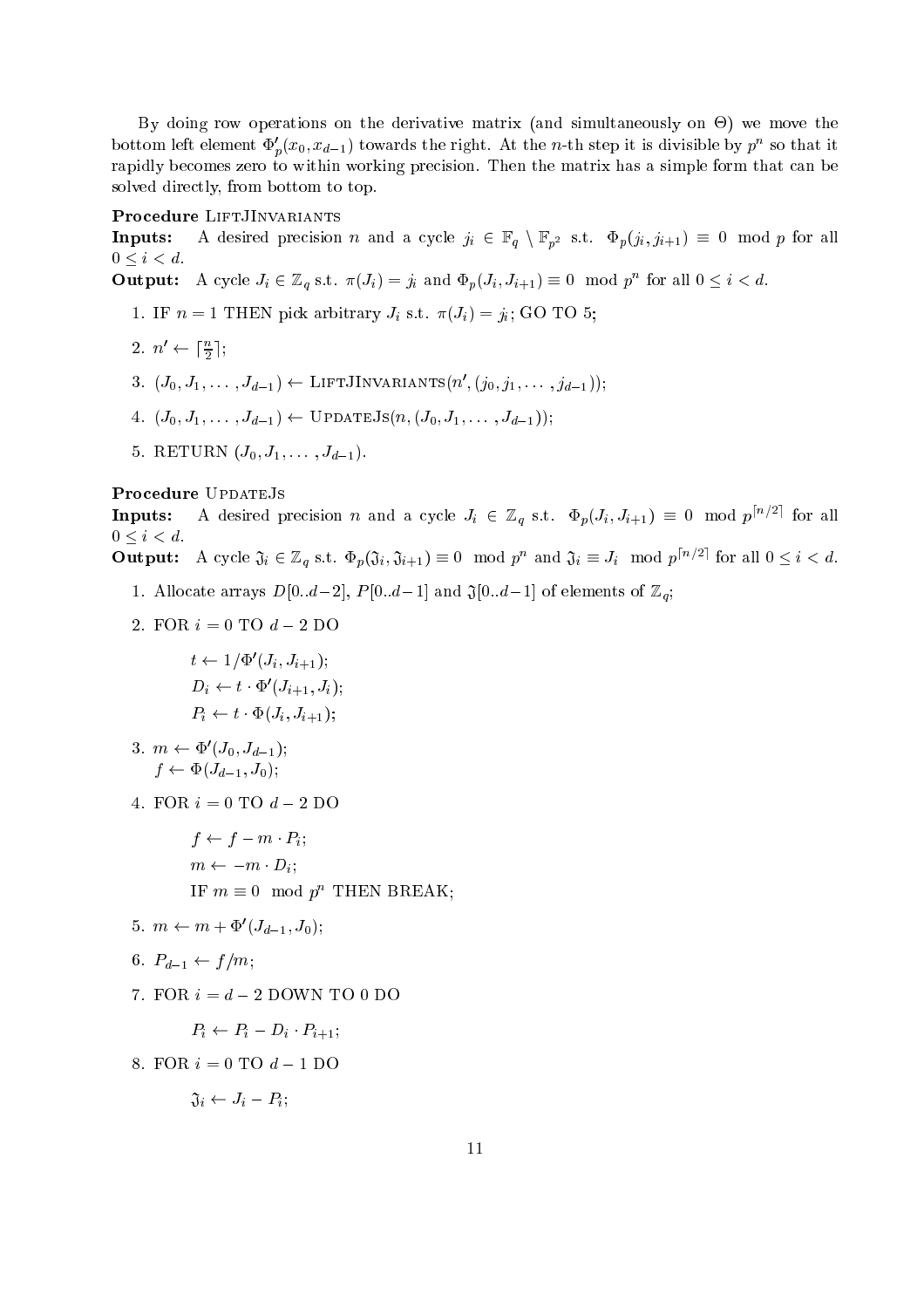- 9. Free arrays  $D$  and  $P$ ;
- 10. RETURN  $(\mathfrak{J}_0, \mathfrak{J}_1, \ldots, \mathfrak{J}_{d-1})$ .

In the procedure UPDATEJs, it is possible to reduce the memory usage significantly. Indeed, the D and the P arrays can be avoided altogether by computing their entries on the fly, although some of the calculations need to be repeated. To do this, loop 2 of the algorithm should be removed and the values  $D_i$  and  $P_i$  should be computed on the fly in loop 4. Loops 7 and 8 need to be merged and the values  $D_i$  and  $P_i$  computed on the fly. Some of them were already computed in loop 4 but note that the  $m \equiv 0$  test breaks out of that loop after roughly n iterations. In fact, by working to half precision, as described at the end of section 2.5, roughly  $n/2$  iterations are sufficient. Since  $n \approx d/2$  at most, not much recomputation is necessary.

### 4.2 Characteristic  $p > 5$  (Satoh)

### 4.2.1Lifting the curve's equation

When the characteristic p is at least 5 ( $p = 2$  is treated in section 4.3 and  $p = 3$  in appendix 7), we consider that the elliptic curve E over  $\mathbb{F}_q$  has an equation of the form  $E : y^2 = x^3 + ax + b$ . In this case, we want to lift E to a curve  $\mathcal{E}: y^2 = x^3 + Ax + B$  over  $\mathbb{Z}_q$  whose j-invariant we already know. To do so, we lift one of the coefficients arbitrarily and lift the other with a Newton iteration based on the equation  $J = -1728(4A)/2$  where  $\Delta = -10(4A)/4D$ . Note that the hypotheses  $p \ge 3$ and  $J \notin \mathbb{F}_{n^2}$  ensure that the denominator in the iteration is non zero, thus the precision exactly doubles at each iteration.

**Inputs:** The precision  $n$ , a j<sub>iinvariant  $J \subset \mathbb{Z}_q$  and coefficients a and b or a curve E over  $\mathbb{F}_q$  with</sub> j-invariant  $\pi(J)$ .

**Output:** Coefficients A and B in  $\mathbb{Z}_q$  of a curve E with J invariant  $J$ , fined to precision n.

- 1. Pick arbitrary A such that  $\pi(A) = a$ ;
- 2.  $B \leftarrow \text{LIFTBGIVENA}(n, J, A, b);$
- $3.$  RETURN  $A, B$ .

**Inputs:** The precision  $n$ , a j invariant  $\theta$  and coefficients II  $\in \mathbb{Z}_q$  and  $\theta \in \mathbb{F}_q$ . **Output:** A coefficient  $B$  in  $\mathbb{Z}_q$ , find to precision *n*.

- 1. IF  $n = 1$  THEN pick any B such that  $\pi(B) = b$ ; GO TO 5;
- 2.  $n' \leftarrow \lceil \frac{n}{2} \rceil$ ;
- $\phi: D \leftarrow \text{LIFIDGIVENA}(n, J, A, b);$

4. 
$$
B \leftarrow B - \frac{J(4A^3 + 27B^2) - 6912A^3}{54JB};
$$

5. RETURN B.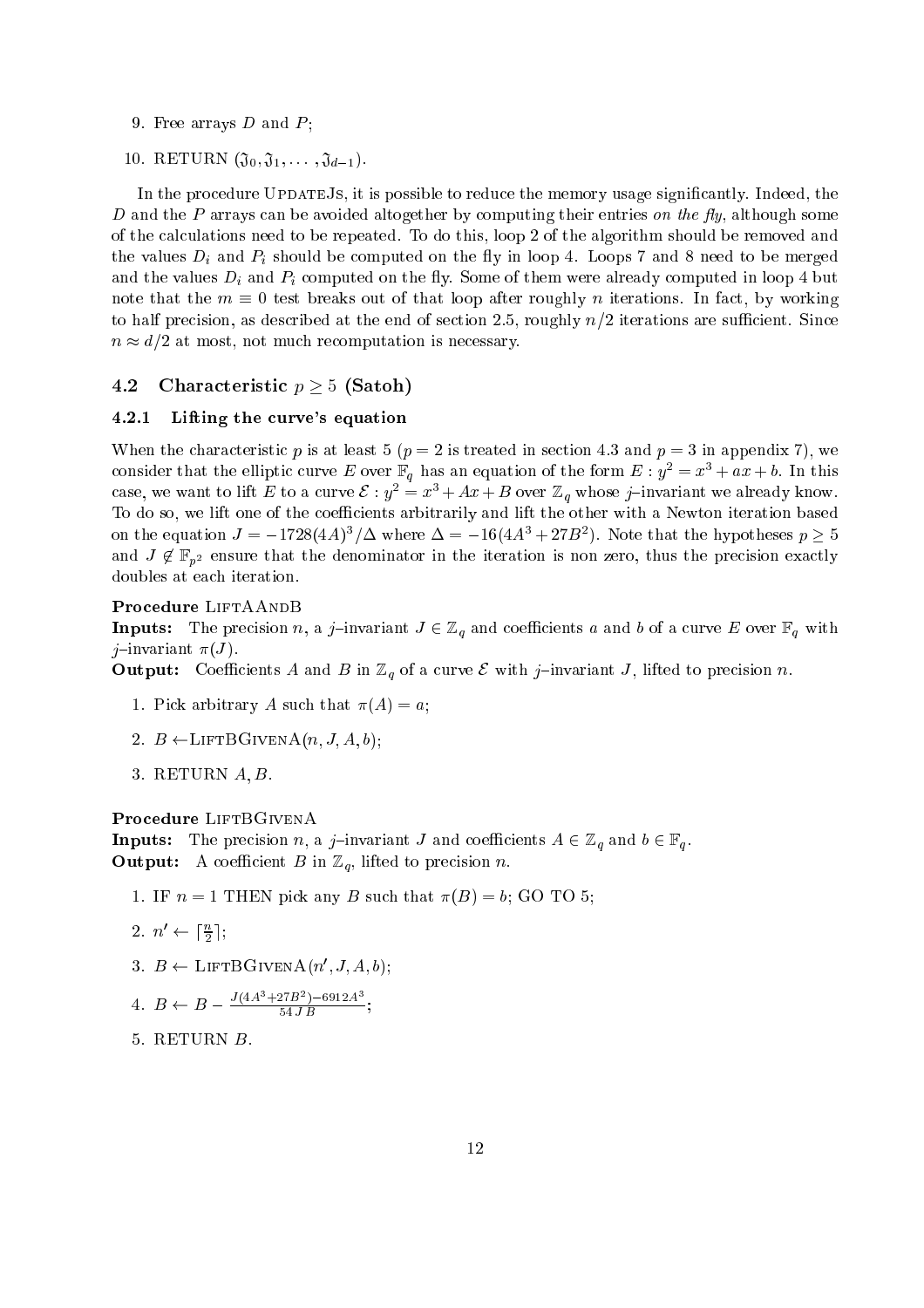#### 4.2.2Lifting the  $p$ -torsion

Lifting the p-torsion subgroup is the more delicate step in Satoh's algorithm. The idea is to lift a factor of the p-division polynomial  $\Psi_p(x)$  of  $E_i$  by a type of quadratic Hensel lift (which resembles a Newton iteration). Two problems arise:

- Lifting a factor is not as simple as lifting a root of a polynomial,
- The derivative of  $\Psi_p(x)$  is zero modulo p, so it is necessary to be careful with precision. It is especially important to check the initial required precision.

The algorithm for dealing with this factor lifting is given in Lemma 2.1 of Satoh's paper. It is very technical and we shall not reproduce the proof here. We only reformulate the result with our notation.

**Theorem 4.1 (Saton)** Let  $\Psi(x)$  be a polynomial over a p-datc field such that p  $\Psi(x)$ . Let  $h(x)$ be a monic polynomial known to precision n such that

- $\bullet$   $\pi(n(x))$  is square-free and prime to  $\pi(p\rightarrow \Psi(x))$ ,
- $h(x)$  divides  $\Psi(x)$  to precision  $n + 1$ .

Define a new polynomial

$$
\mathfrak{h}(x) = h(x) + \left(\frac{\Psi(x)}{\Psi'(x)}h'(x) \mod h(x)\right)
$$

Then  $h(x)$  has the following properties

- $h(x) \equiv h(x) \mod{u}$  is not p<sup>n</sup>,
- $h(x)$  divides  $\Psi(x)$  to precision  $2n + 1$ .

Note moreover that if  $n \geq 1$ , then  $\pi(h(x)) = \pi(\mathfrak{h}(x))$ , and the process can be repeated.

To turn this theorem into an algorithm, it remains to initialize the iteration. For this, we need a way to construct the first approximation for the factor  $H(x)$  of  $\Psi_p(x)$ . Satoh proposes taking the p-th root of the p-division polynomial of the curve  $E_i$ , which is free since all the necessary information is in the *p*-division polynomial of the curve  $E_{i+1}$ .

The algorithm is as follows:

**Inputs:** The precision n, an emptic curve  $E_{i+1}$  over  $\mathbb{F}_q$  and an emptic curve  $\mathcal{L}_i$  over  $\mathbb{Z}_q$ . **Output:** A monic factor  $H(x)$  of the p-th division polynomial of  $c_i$ , representing the kernel of  $\mathcal{L}_i$ .

1.  $\Psi(x) \leftarrow$  the p-th division polynomial of  $\mathcal{E}_i$ ; (Note deg  $\Psi = \frac{p^2-1}{2}$ ).

2. 
$$
\psi(x) \leftarrow
$$
 the p-th division polynomial of  $E_{i+1}$ ; *(Note*  $\psi = h^p$  *for some*  $h(x)$  *with degree*  $\frac{p-1}{2}$ *).*

$$
3. h(x) \leftarrow 0;
$$

4. FOR  $k = 0$  TO  $\frac{p-1}{2}$  DO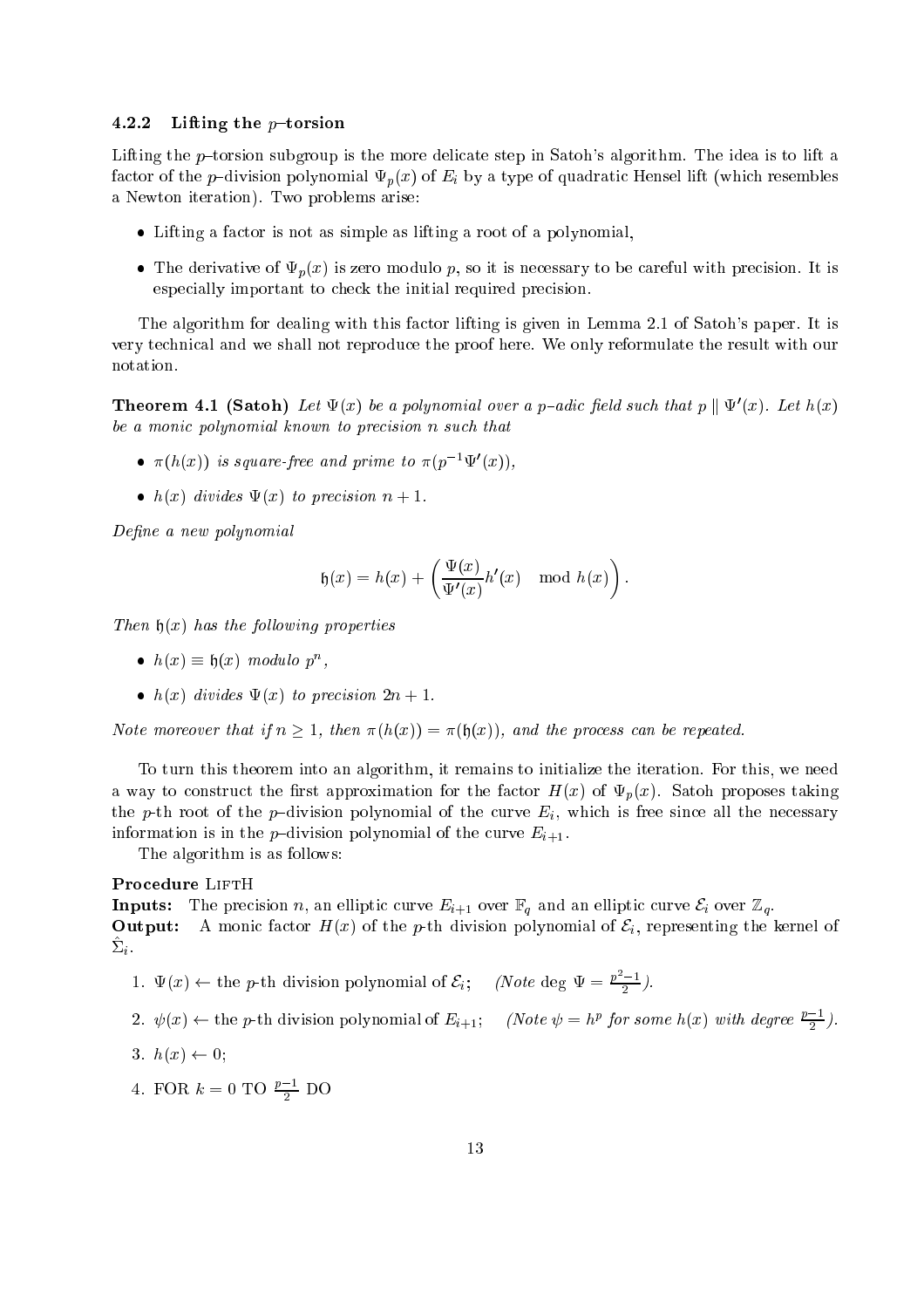$h(x) \leftarrow h(x) + \frac{u_k}{u_{(p-1)/2}}x^k$ , with  $u_k$  the coefficient of  $x^{pk}$  in  $\psi(x)$ ;

- 5.  $H(x) \leftarrow \text{LIFTHBIS}(n, \Psi(x), h(x));$
- 6. RETURN  $H(x)$ .

Inputs: The precision n, a polynomial (x) and an approximation h(x). Output: A monic factor H(x) of (x) to precision n.

1. IF  $n = 1$  THEN  $H(x) \leftarrow h(x)$ ; GO TO 5; 2.  $n' \leftarrow \lceil \frac{n-1}{2} \rceil$ ;  $3. \Pi(x) \leftarrow \text{LIFTHBIS}(n, \Psi(x), n(x));$  $\mathcal{L}^{\text{max}}$  $\sim$ 

4. 
$$
H(x) \leftarrow H(x) + \left(\frac{\Psi(x)}{\Psi'(x)} H'(x) \mod H(x)\right)
$$

5. RETURN  $H(x)$ .

#### 4.3 Characteristic two

In this subsection, we propose lifting algorithms for the curve and the torsion subgroup in characteristic two. In remark 3.9 of [Sat00], Satoh pinpointed the main obstacle to extending his method to  $p = 2$  and sketched a possible workaround using a probabilistic factoring algorithm. Here we propose an efficient and completely deterministic solution.

In characteristic two any elliptic curve  $E$ , or its twist, has the form

$$
y^2 + xy = x^3 + a.
$$

provided  $j(E) \neq 0$ . Thus we can confine ourselves to this case.

### 4.3.1Lifting the curve's equation

Our algorithm for lifting the equation of the curve is to lift its  $a$  coefficient using a Newton iteration, to obtain the coefficient A in the equation  $y^2 + xy = x^3 + A$  of the lifted curve  $\mathcal{L}$ . Since  $J = \frac{1}{\Delta}$ , where  $\Delta = -A-432A^2$  is the discriminant of the curve, the polynomial whose root we will calculate is  $f(x) = 1 + J(x + 432x)$ .

In this case  $\tau(x) = J(1 + 804x)$  and since  $\pi(J) \neq 0$ , we could use procedure NEWTONITERA-TIONS (see section 2.5 above) with  $k = 0$ . Thus we could go from precision n to 2n at each step, but in fact we can do slightly better than the generic method and instead go to  $2n + 4$ . Let x be an approximate root at precision *n*, with error term  $f(x) = O(2^n)$ . Let  $y = x - f(x)/f'(x)$  be the improved root after one step. Then the new error term can be written explicitly as

$$
f(y) = 1 + J(y + 432y^{2})
$$

$$
= 432 J \frac{f(x)^{2}}{f'(x)^{2}}
$$

We have  $2 \nmid f'(x)$  and  $2^4 \parallel 432$ , therefore  $f(y) = O(2^{2n+4})$ . It follows that an initial approximate root is not actually needed to start the iteration, although for efficiency we might as well use  $-1/J$ modulo 16.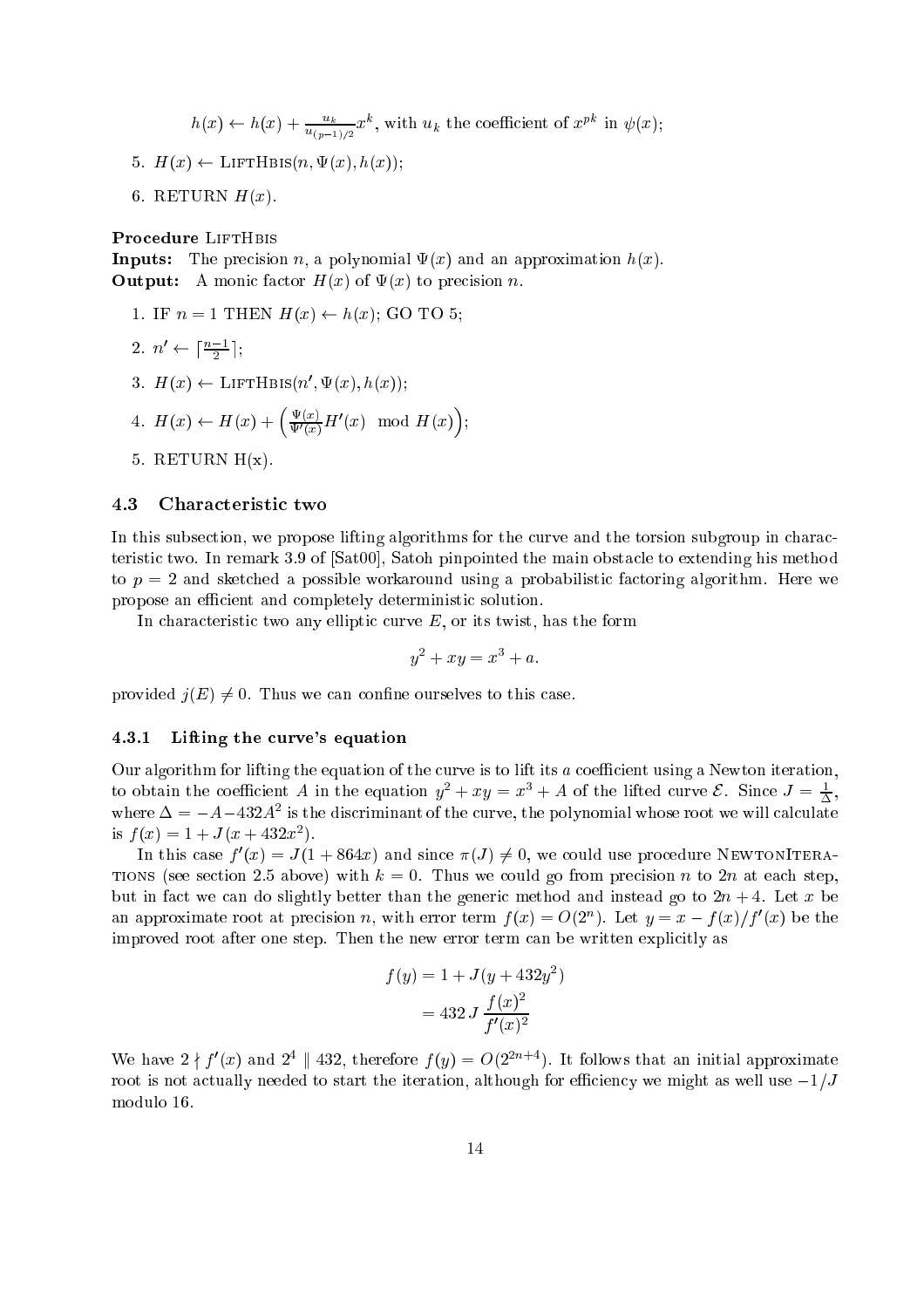**Inputs:** An integer *n* and the *f* invariant *J* of a curve C in  $\mathbb{Z}_q$ , with precision *n*. **Output:** The coefficient A of the lifted curve  $\epsilon$  in  $\mathbb{Z}_q$  with precision *n*.

1. IF  $n \leq 4$  THEN  $A \leftarrow -1/J$ ; GO TO 5; 2.  $n' \leftarrow \lceil \frac{n-4}{2} \rceil$ :  $\beta$ .  $A \leftarrow \text{LIFTA}(n, J);$ 4.  $A \leftarrow A - \frac{1 + J(A + 432A^2)}{J(1 + 864A)}$ ; 5. RETURN A.

(A possible alternative algorithm would be to lift the conjugates of the coefficient  $a$  directly using a modular polynomial for a instead of the usual one for j).

### 4.3.2Lifting the  $2$ -torsion

Our algorithm for lifting the 2-torsion is also based on Newton iteration. In this case, the function  $f(x)$  comes from the equation satisfied by the abscissae of the non-trivial 2-torsion points on the lifted curve  $\mathcal{E}$ , namely the 2-division polynomial  $4X^3 + X^2 + 4A$ . A root  $X \in \mathbb{Z}_q$  of this polynomial is necessarily 0 modulo 2. By setting  $X = 2Z$ , we get the modified division polynomial  $8Z^3 + Z^2 + A$ . In this case we find Z using an iteration based on the function  $f(x) = 8x^3 + x^2 + A$ .

A difficulty arises in that there are two candidate roots in  $\mathbb{Z}_q$  and we must compute the one which corresponds to the non-trivial point in the kernel of  $\omega_i$ . It will be sumcleme to initialise the Newton iteration with the correct square root of  $-A$  modulo 8.

We next describe how to do this in a deterministic way. We thus solve the problem Satoh encounters in his paper while avoiding the probabilistic polynomial factorization modulo 8 that he suggests.

Some theory is needed to justify the choice of root but the result is simple and efficient. The reader can skip the next part if desired.

**Choosing the correct root.** In section 5.3 below, we use Vélu's formulae to construct a curve  $\mathcal{E}'_i$ whose j-invariant must equal  $J_{i+1}$ . Computing it explicitly, in terms of A and the as-yet-unknown  $z$ , from the equation of  $c_i$  yields

$$
J_{i+1} = J(\mathcal{E}'_i) \equiv \frac{-1}{Z^2 - Z + A}
$$
 mod 4.

Since Z is a root of f, we have  $Z^2 + A \equiv 0 \mod 4$  (even modulo 8) and thus

$$
Z \equiv \frac{1}{J_{i+1}} \mod 4
$$

which determines  $\equiv$  uniquely and provides a successively precise initial root  $\equiv$ 0 for the procedure NEWTONITERATIONS. Indeed  $f(x) = 2(12x + x)$  and  $12Z_0 + Z_0 = 1/J_{i+1}$  mod 4 and this is non-zero modulo 2. Hence we have  $k = 1$  and we need  $f(Z_0) = 0 \mod 2^{2k+1}$  i.e., modulo 8 to start the iterations. Now

$$
f(Z_0) \equiv Z_0^2 + A \mod 8,
$$
  
\n
$$
\equiv (1/J_{i+1}^2) + A,
$$
 (the value of  $Z_0$  mod 4 determines  $Z_0^2$  mod 8)  
\n
$$
\equiv (1/J_{i+1}^2) - (1/J_i).
$$
 (from lifting of A in section 4.3.1 above)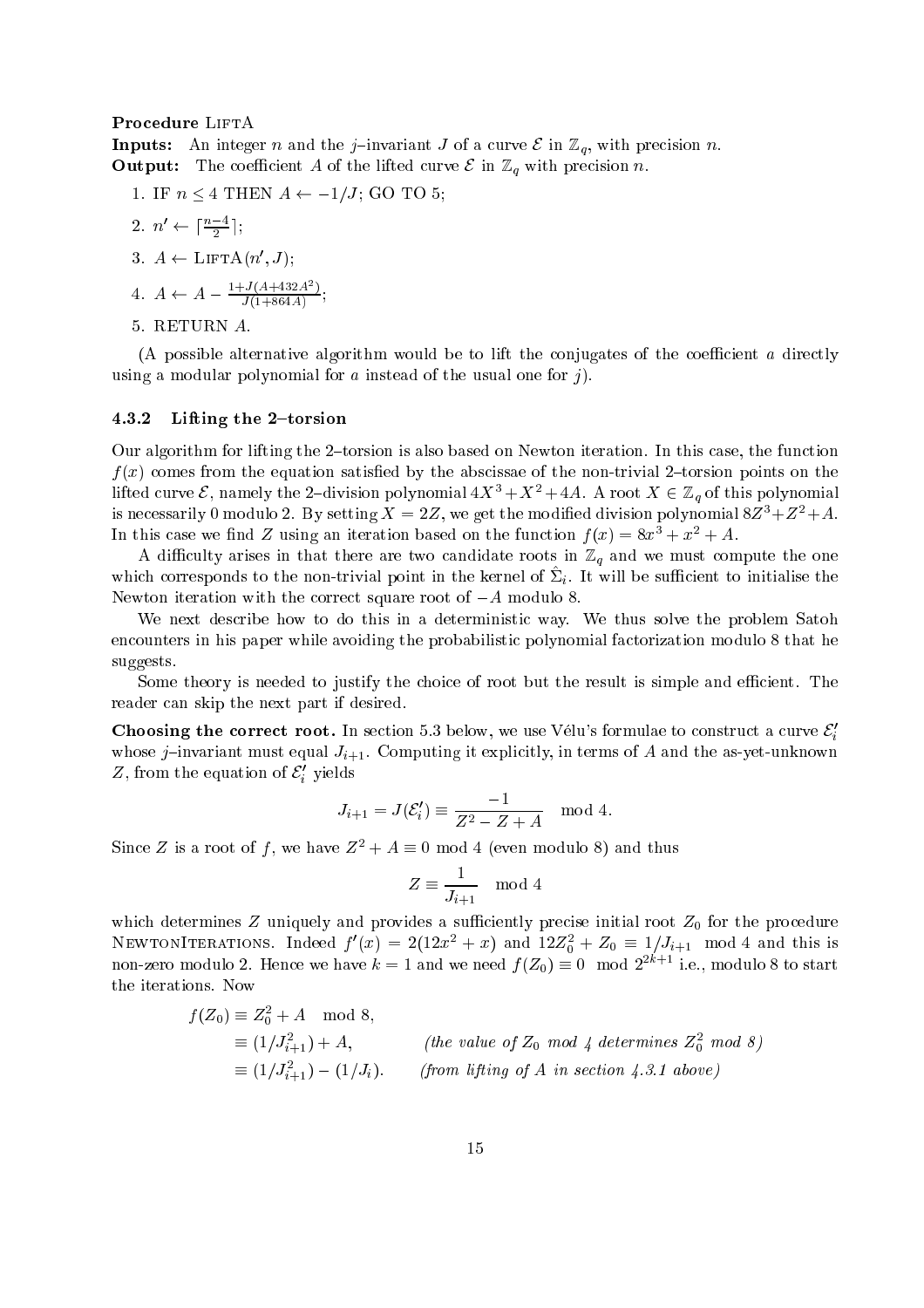It remains to show  $J_{i+1} = J_i$  mod 8. Now  $J_i = \sum (J_{i+1})$  so the desired result certainly holds modulo 2. Next, note that the Kronecker relation  $\Psi_2(\Lambda, Y) = (\Lambda^+ - Y)(\Lambda^- - Y^-)$  actually holds modulo 16 and not just modulo 2. Thus

$$
\Phi_2(\omega(j_i), \omega(j_{i+1})) \equiv 0 \mod 16
$$

and the terms  $x_1, \, x_2$  and  $x_3$  in the semi-Witt decomposition of  $J_{i+1}$  are zero (see section 2.3). Thus  $J_i = J_{i+1}$  mod 16 and hence certainly modulo 8 as required.

Lifting the root. To calculate the correct root Z, we use procedure NewtonIterations with  $k = 1$  and with initial root  $1/J_{i+1}$  mod 4.

Here, the precision increases at each step from n to  $2n - 1$ . Let x be the approximate value at precision n, with error term  $f(x) = O(2^{n+1})$ . Let  $y = x - f(x)/f'(x)$  be the improved root after one step. Then the new error term is

$$
f(y) = 8y3 + y2 + A
$$
  
= 
$$
\frac{f(x)^{2}}{f'(x)^{2}} (24x + 1) - 8 \frac{f(x)^{3}}{f'(x)^{3}}
$$

We have 2 |  $f'(x)$  and therefore  $f(y) = O(2^{\min(2n,3n+3)}) = O(2^{2n})$  as expected.

**Inputs:** An integer n, the j-invariant  $J_{i+1}$  to precision 2 and the coemcient A to precision  $n + 1$ . Output: The Z of the lifted curve <sup>E</sup> with precision n.

- 1. IF  $n \leq 2$  THEN  $Z \leftarrow 1/J_{i+1}$ ; GO TO 5; 2.  $n' \leftarrow \lceil \frac{n+1}{2} \rceil$ ;  $3. \, Z \leftarrow \text{LIF1Z}(n, J_{i+1}, A);$ 4.  $Z \leftarrow Z - \frac{8Z^3 + Z^2 + A}{2(12Z^2 + Z)}$ ;
- 5. RETURN Z.

### 5 Computing the trace

Vélu's formulae lead to simple expressions for the first coefficient of the isogeny  $\hat{\Sigma}$  between  $\mathcal{E}_i$  and  $\mathcal{E}_{i+1}$ . Computing the trace just requires taking the product of all these expressions. In this section we recall the formula given by Satoh for  $p \geq 5$  and derive a similar one for characteristic two. The case  $p = 3$  is given in the appendix.

### 5.1 Velu's formulae

Let E be an elliptic curve, and let F be a finite subgroup of E. Then  $E/F$  is isomorphic to an elliptic curve. The formulae given by Vélu [Vél71] give the *explicit* equation of an elliptic curve  $E<sup>'</sup>$ isomorphic to  $E/F$  , together with an *explicit* formula for the isogeny between  $E$  and  $E$  . Moreover the isogeny is such that when we write it in the formal group, its first coefficient is 1.

Note that this allows the first two steps of lifting the  $J_i$ 's to be optimised away and replaced by  $d+2$  squarings.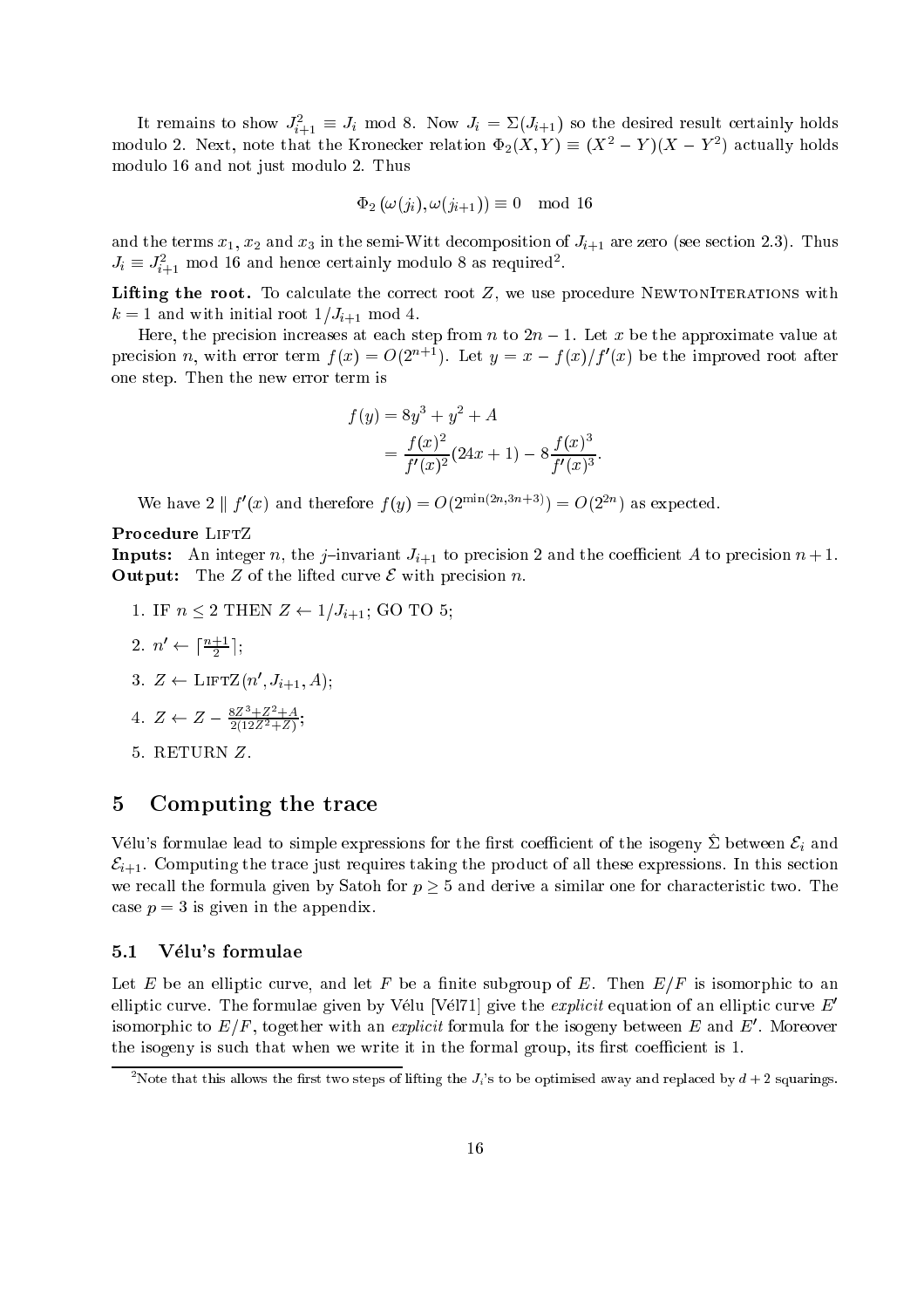Let us apply this to our problem. We have two curves  $\mathcal{E}_i$  and  $\mathcal{E}_{i+1}$  and a subgroup of  $\mathcal{E}_i$ . We want to know the first coefficient in the formal group expression of the isogeny between  $\mathcal{E}_i$  and  $\mathcal{E}_{i+1}$ corresponding to this kernel. The first step is to compute the curve  $\mathcal{E}'_i$  given by Vélu's formulae. Then, we know that  $\varepsilon_i$  and  $\varepsilon_{i+1}$  are isomorphic so we can compute this isomorphism  $\lambda$  explicitly and its first coefficient in the formal group expansion.

We have the following diagram:



Thus  $g_i$ , the first coefficient of the isogeny  $\mathcal{Z}_i$  is equal to the product of the first coefficient of Vélu's isogeny (which is 1) and that of the isomorphism  $\lambda$ . For the latter, it is easy to find its square in terms of the equations of the curves.

### 5.2 Characteristic  $p > 5$  (Satoh)

In the case of characteristic  $p \geq 5$ , we refer to Satoh's original paper for the derivation of the formulae. (For characteristic two, see 5.3 and for characteristic three, see 7.3 in the appendix).

The equation of  $\mathcal{E}_i$  is of the form

$$
y^2 = x^3 + A_i x + B_i,
$$

and that of  $\mathcal{E}_{i+1}$  is

$$
y^2 = x^3 + A_{i+1}x + B_{i+1}.
$$

The kernel of  $\Sigma_i$  consists of the point at infinity on  $\mathcal{E}_i$  and  $p-1$  finite points whose  $\frac{p-1}{2}$  distinct abscissae are given by the roots of the polynomial  $H_i(x)$ .

The curve  $\mathcal{E}'_i$  given by Vélu's formulae has equation  $y^2 = x^3 + \alpha_i x + \beta_i$  with

$$
\alpha_i = (6-5p)A_i - 30(s_1^2 - 2s_2) \text{ and} \n\beta_i = (15-14p)B_i - 70(-s_1^3 + 3s_1s_2 - 3s_3) + 42A_i s_1,
$$

where  $s_k$  denotes the coefficient of  $x^{(p-1)/2-k}$  in  $H_i(x)$ .

Having the equation for  $c_i$ , it is rather easy to compute the isomorphism with  $c_{i+1}$ . We refer to Silverman [Sil86] for the general form of an isomorphism between elliptic curves. In this case it has the form  $(x, y) \mapsto (g_i^* x, g_i^* y)$  where  $g_i$  is the term we are looking for. Hence

$$
g_i^2 = \frac{\beta_i}{\alpha_i} \; \frac{A_{i+1}}{B_{i+1}}
$$

Thus the algorithm for computing the square of the trace is now clear, and we decide between the two square roots by checking the sign using the Hasse invariant  $h_E$  defined to be the norm of the coefficient of  $x^{p-1}$  in the polynomial  $(x^3 + ax + b)^{(p-1)/2}$ .

### Procedure ComputeTraceOddChar

**Input:** An emptic curve E over  $\mathbb{F}_{p^d}$ , with  $\jmath(E) \notin \mathbb{F}_{p^2}$ , given by its equation  $y^2 = x^2 + ax + b$ . Output: The trace of the curve.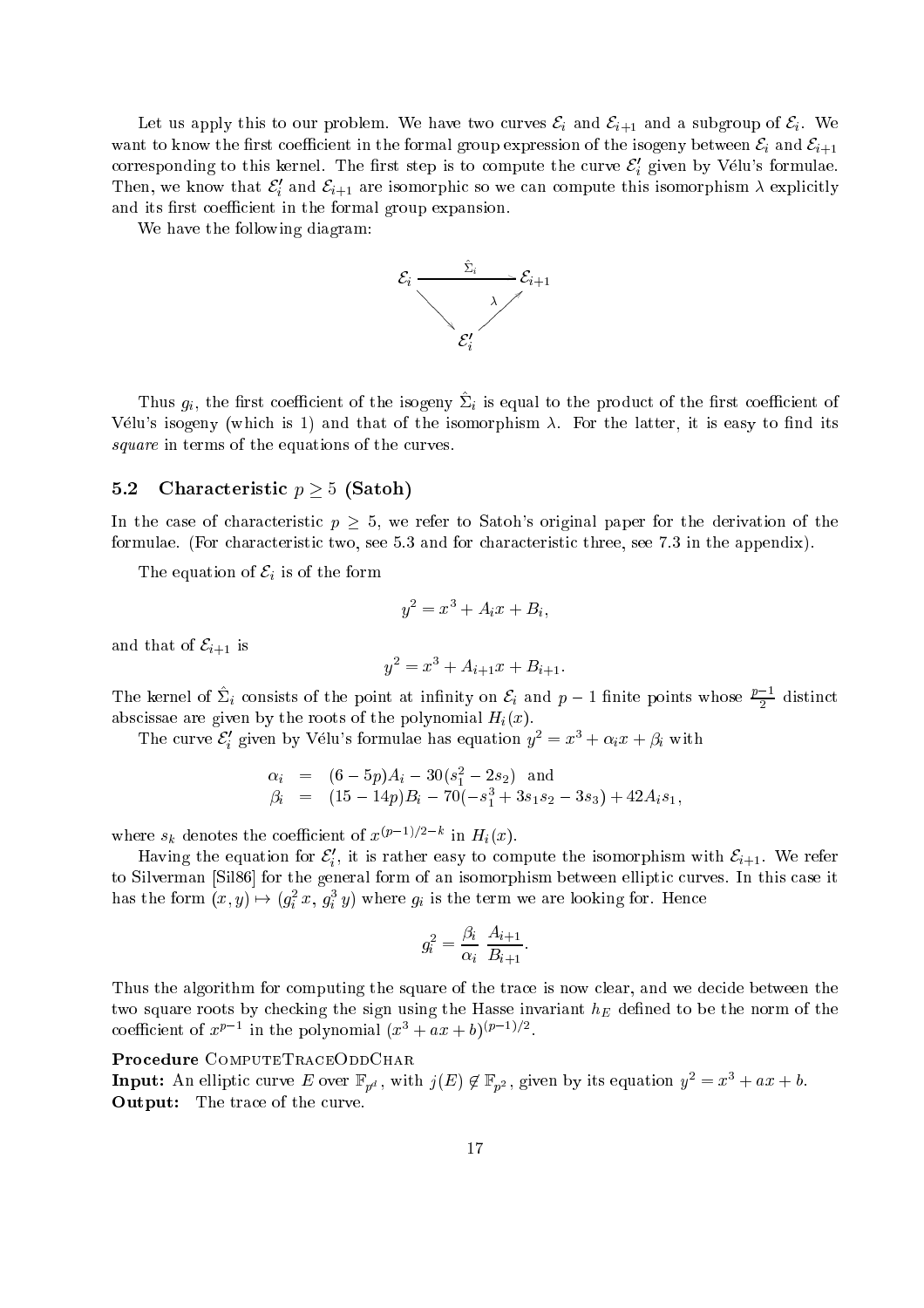- $\left\lceil \log_p 4 + \frac{d}{2} \right\rceil$ ;
- 2.  $(j_i)_{0 \leq i \leq d}$ ,  $(a_i)_{0 \leq i \leq d}$ ,  $(b_i)_{0 \leq i \leq d}$  Conjugates of  $j(E)$ , of a, of b;
- 3.  $(J_i)_{0 \leq i \leq d} \leftarrow \text{LIFTJINVARIANTS}(n, (j_i));$
- 4.  $N \leftarrow 1; \quad D \leftarrow 1;$
- 5. FOR  $i = 0$  TO  $d 1$  DO

 $A, B \leftarrow \text{LIFTAANDB}(n, J_i, a, b);$  $H \leftarrow \text{LIFTH}(n, a_{i+1}, b_{i+1}, A, B);$  $s_1, s_2, s_3 \leftarrow$  coefficients of  $x^{(p-1)/2-1}$ ,  $x^{(p-1)/2-2}$  and  $x^{(p-1)/2-3}$  in  $H(x)$ ;  $\alpha \leftarrow (0 - 3p)A - 30(s_1 - 2s_2);$  $p \leftarrow (15 - 14p)D = 10(-s_1 + 3s_1s_2 - 3s_3) + 42As_1;$  $N \leftarrow N\beta A;$  $D \leftarrow D \alpha B$ ;

$$
6. \, c \leftarrow \sqrt{N/D};
$$

- 7.  $h_E \leftarrow$  Hasse invariant of E.
- 8. IF  $c \not\equiv h_E \mod p$  THEN  $c \leftarrow -c$ ;
- 9. Reduce c to an integer in  $0 \dots p^n$ . IF  $c > 2\sqrt{q}$  THEN  $c \leftarrow c p^n$ ;
- 10. RETURN c.

Note that in step 6, the numerator and denominator are in  $\mathbb{Z}_p$  and c is too. The p-adic square root can be found using a Newton iteration for the inverse square root, and then multiplying by c. There are two possible roots, either of which will do, since step 8 corrects the sign if necessary.

### $5.3$ 5.3 Characteristic two

The equation of  $\mathcal{E}_i$  is of the form

$$
y^2 + xy = x^3 + A_i,
$$

and that of  $\mathcal{E}_{i+1}$  is

$$
y^2 + xy = x^3 + A_{i+1}.
$$

In the case of characteristic two, the kernel of  $\mathbb{Z}_i$  is a subgroup of order 2 of the 2-torsion. Let  $(X_i, Y_i)$  be the non-trivial point of this subgroup. Note that the ordinate satisfies  $Y_i = -X_i/2$ .

The curve  $\mathcal{E}'_i$  given by Vélu's formulae [Vél71] has equation  $y^2 + xy = x^3 + \mathcal{A}_4x + \mathcal{A}_6$  where

$$
\mathcal{A}_4 = -5t \quad \text{and} \quad \mathcal{A}_6 = A_i - t - 7w,
$$

with

$$
t = 3X_i^2 - Y_i
$$
 and 
$$
w = X_i t.
$$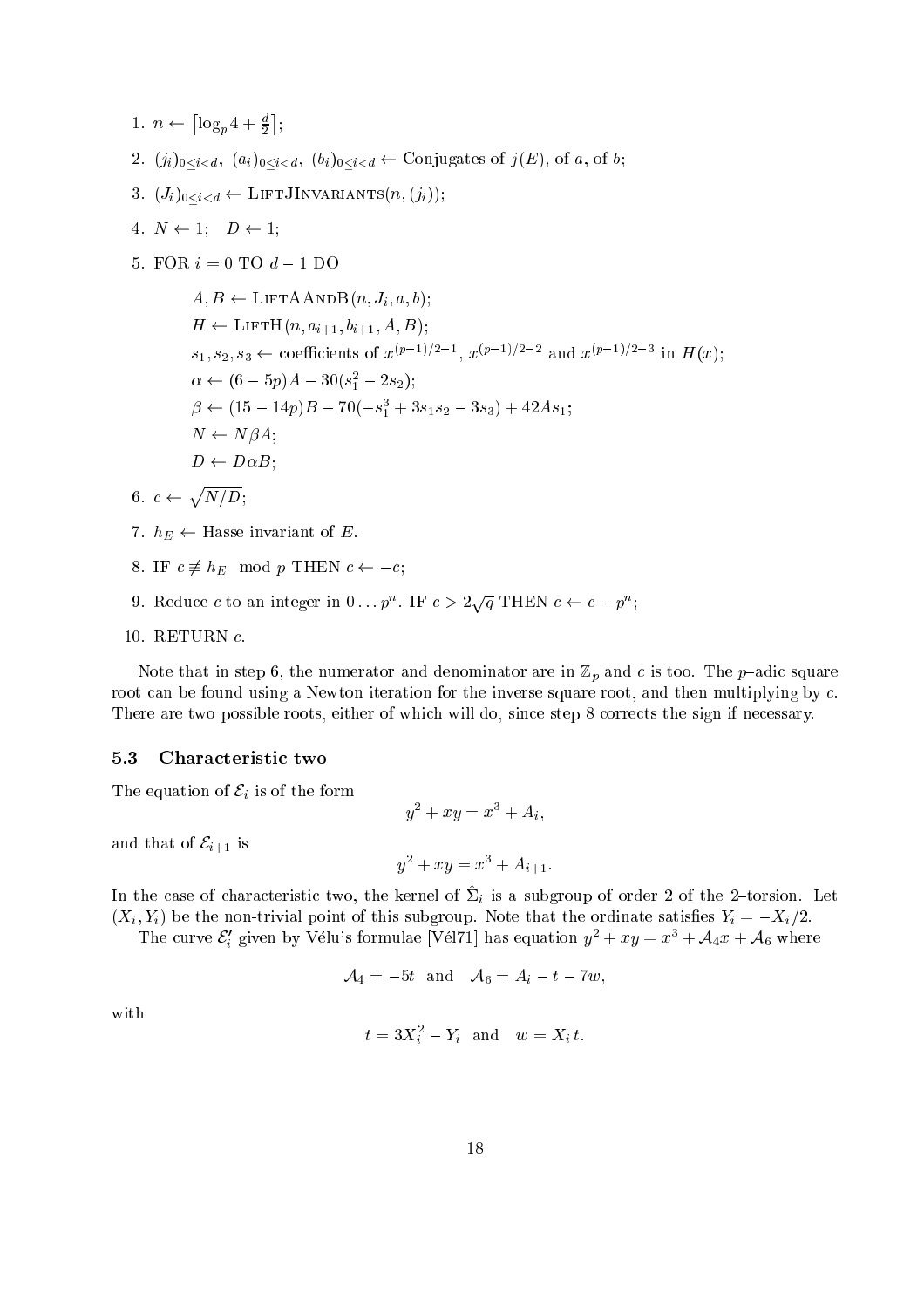Here again, having the equation for  $c_i$  and  $c_{i+1}$  allows us to compute the isomorphism and then the coefficient  $g_{\bar{i}}$ . After translations of the axes (which do not affect the first coefficient in the formal group expansion of the isomorphism), the equations are the following:

$$
\mathcal{E}_{i+1} : y^2 = x^3 - \frac{1}{48}x + \frac{1}{864} + A_{i+1},
$$
  

$$
\mathcal{E}'_i : y^2 = x^3 + (\mathcal{A}_4 - \frac{1}{48})x + \frac{1}{864} + \mathcal{A}_6 - \frac{\mathcal{A}_4}{12}.
$$

Hence

$$
g_i^2 = \frac{-\frac{1}{48}}{\frac{1}{864} + A_{i+1}} \cdot \frac{\frac{1}{864} + \mathcal{A}_6 - \frac{\mathcal{A}_4}{12}}{\mathcal{A}_4 - \frac{1}{48}}
$$

which simplifies to

$$
g_i^2 = \frac{72\mathcal{A}_4 - 1 - 864\mathcal{A}_6}{(48\mathcal{A}_4 - 1)(1 + 864A_{i+1})}
$$

Thereafter we can replace  $\mathcal{A}_4$  and  $\mathcal{A}_6$  with their expressions in terms of  $A_i$  and  $\Lambda_i$ .

We obtain

$$
g_i^2 = \frac{-18144X_i^3 - 4536X_i^2 - 252X_i + 1 + 864A_i}{(1 + 120X_i + 720X_i^2)(1 + 864A_{i+1})}.
$$

We can simplify this formula further by reducing modulo the minimal polynomial of  $X_i$ , which is  $4\Lambda_i^+ + \Lambda_i^- + 4A_i$ . We get

$$
g_i^2 = \frac{1 - 252X_i + 19008A_i}{\left(1 + 120(X_i + 6X_i^2)\right)(1 + 864A_{i+1})}.
$$

Remembering that we lifted  $Z_i = X_i/2$  instead of  $X_i$  and considering that we need one extra bit of precision for a 2-adic square root, we get the following algorithm.

**Input:** An emptic curve E over  $\mathbb{F}_{2^d}$ , with  $\jmath(E) \notin \mathbb{F}_4$ , given by its its equation  $y^- + xy = x^+ + a$ . Output: The trace of the trace of the curve. The trace of the curve of the curve of the curve of the curve of the curve. The curve of the curve of the curve of the curve of the curve of the curve of the curve of the curve

1.  $y_0 \leftarrow y(E)$ ; FOR  $i = a - 1$  DOWN TO 1 DO  $y_i \leftarrow y_{i+1}$ ;

$$
2. \, n \leftarrow \lceil \frac{d}{2} \rceil + 1;
$$

3.  $(J_i)_{0 \leq i \leq d} \leftarrow \text{LIFTJINVARIANTS}(n, (j_i));$ 

4. 
$$
N \leftarrow 1
$$
;  $D \leftarrow 1$ ;

5. FOR  $i = 0$  TO  $d - 1$  DO

$$
A \leftarrow \text{LIFTA}(n, J_i);
$$
  
\n
$$
Z \leftarrow \text{LIFTZ}(n-1, J_{i+1}, A);
$$
  
\n
$$
A \leftarrow 864A;
$$
  
\n
$$
N \leftarrow N(1 - 504Z + 22A);
$$
 (*N has precision n + 2*)  
\n
$$
D \leftarrow D(1 + 240(Z + 12Z^2))(1 + A);
$$
 (*D has precision n + 2*)  
\n6.  $c \leftarrow \sqrt{N/D};$ 

7. IF  $c \not\equiv 1 \mod 4$  THEN  $c \leftarrow -c$ ;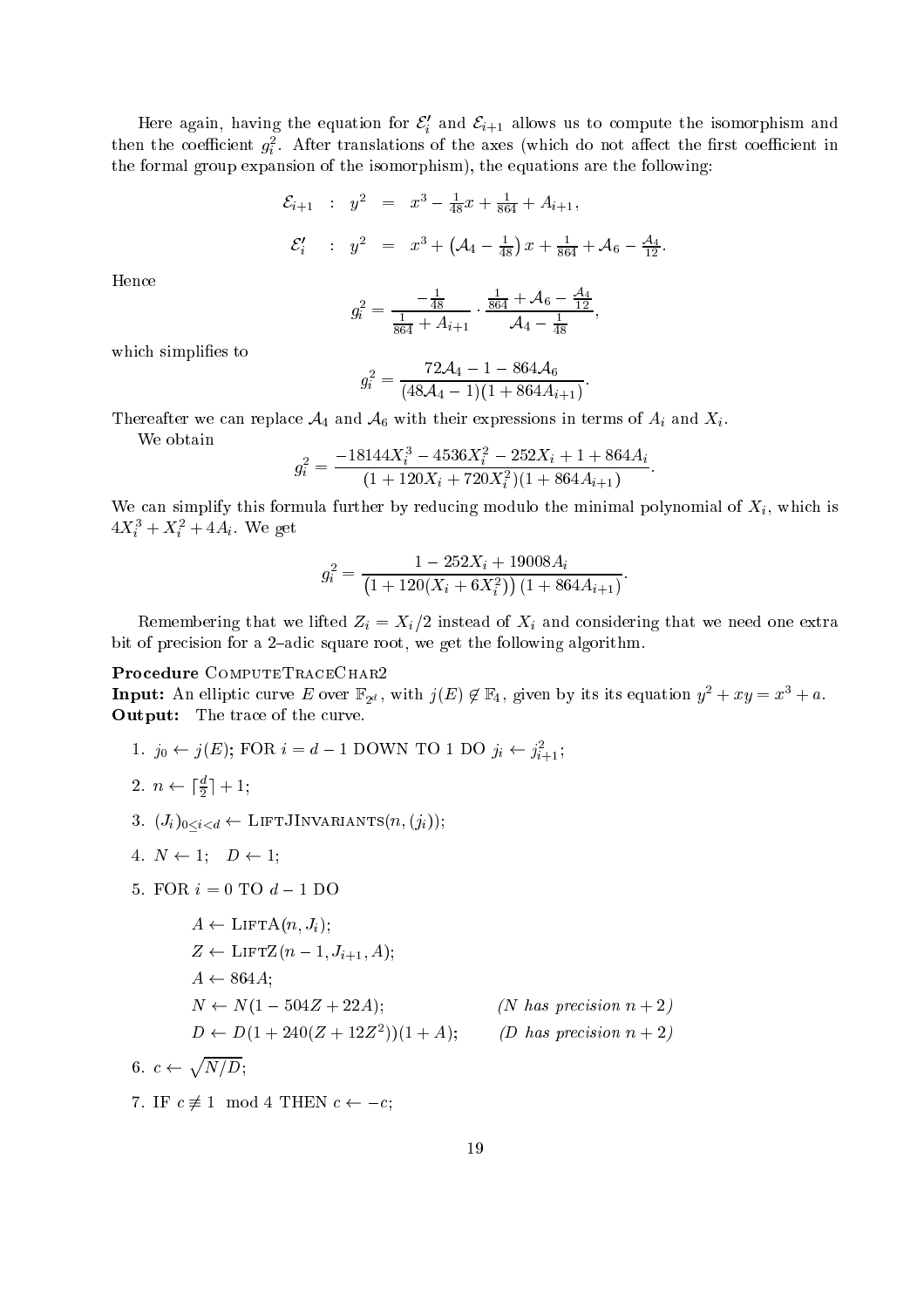- 8. Reduce c to an integer in  $0 \ldots 2^{n+1}$ . IF  $c > 2 \sqrt{a}$  THEN  $c \leftarrow c 2^{n+1}$ :
- 9. RETURN c.

Note that in step 6, the numerator and denominator are in Z2 and <sup>c</sup> is too. The 2{adic square root can be found via a Newton iteration for the inverse square root. There are four possible square roots modulo  $2^{n+2}$  but just two modulo  $2^{n+1}$  and step 7 corrects the sign if necessary.

It is possible to reduce the amount of memory required by combining the lift of the  $J_i$ 's with the computations in loop 5. Indeed as soon as one of the  $J_i$ 's has been computed to full precision  $n$  in procedure UPDATEJs, it can be used to lift the corresponding  $A$  and  $Z$  and to update  $N$  and D. Then  $J_i$  is no longer needed. In this way, the cycle of  $J_i$ 's only needs to be stored to half precision. When this trick is combined with the one described at the end of section 4.1, the total space requirement is

$$
\frac{d^3}{4} + O(d^2)
$$
 bits.

### 6 Numerical examples

### 6.1 A small example

In this section we give some intermediate data which are computed when our algorithm for characteristic two is run on the emptic curve over  $\mathbb{F}_{2^{11}} = \mathbb{F}_2[\iota]/(\iota^{++} + \iota^- + 1)$  defined by  $y^- + xy = x^+ + a$ with  $a = t_+ t_+ + t_+$  this example is taken from [LM00] where it is used to compare different algorithms for computing isogenies.

The first steps are to filt the cycle of  $\gamma$ -invariants and the curves to precision  $O(Z^*)$ . We give here the resulting sequence of  $A_i$ 's.

$$
A_0 = 30t^{10} + 12t^9 + 30t^8 - 26t^7 - 18t^6 - 12t^5 - 39t^4 - 2t^3 + 41t^2 + 7t - 20
$$
  
\n
$$
A_1 = -31t^{10} - 55t^9 - 3t^8 + 43t^7 + 33t^6 + 10t^5 - 50t^4 - 46t^3 + 17t^2 + 20t - 5
$$
  
\n
$$
A_2 = -46t^{10} - 53t^9 - 6t^8 + 6t^7 - 18t^6 - 33t^5 + 17t^4 + 31t^3 + 16t^2 - 39t - 15
$$
  
\n
$$
A_3 = -8t^{10} - 19t^9 + 47t^8 - 50t^7 - 41t^6 - 14t^5 + 30t^4 + 46t^3 + 9t^2 - 48t - 57
$$
  
\n
$$
A_4 = 23t^{10} - 58t^9 - 42t^8 - 26t^7 + 18t^6 + 40t^5 + 29t^4 + 29t^3 - 30t^2 - 38t - 54
$$
  
\n
$$
A_5 = 39t^{10} - 43t^9 + 33t^8 + 43t^7 + 30t^6 - 39t^5 - 56t^4 + 34t^3 - t^2 - 27t + 63
$$
  
\n
$$
A_6 = 42t^{10} + 31t^9 - 38t^8 + 49t^7 - 49t^6 - 55t^5 - 21t^4 - 42t^3 - 42t^2 + 63t - 51
$$
  
\n
$$
A_7 = -62t^{10} - 53t^9 + 46t^8 - 5t^7 - 37t^6 - 26t^5 + 53t^3 + 35t^2 + 52t - 15
$$
  
\n
$$
A_8 = 15t^{10} + 54t^9 + 35t^8 - 31t^7 - 58t^6 - 10t^5 + 60t^4 + 49t^3 + 16t
$$

The  $J_i$ 's can be recovered easily if desired, by the formula

+ 44th and 44th and 44th and 44th and 44th and 44th and 44th and 44th and 44th and 44th and 44th and

$$
J_i = \frac{-1}{A_i + 432A_i^2}
$$

+ 50t

+ 19th states and the states of the states of the states of the states of the states of the states of the states of the states of the states of the states of the states of the states of the states of the states of the stat

+ 12th and 12th and 12th and 12th and 12th and 12th and 12th and 12th and 12th and 12th and 12th and

Then the half-abscissae of the 2-torsion points can be filted. To precision  $O(2^{\circ})$ , the resulting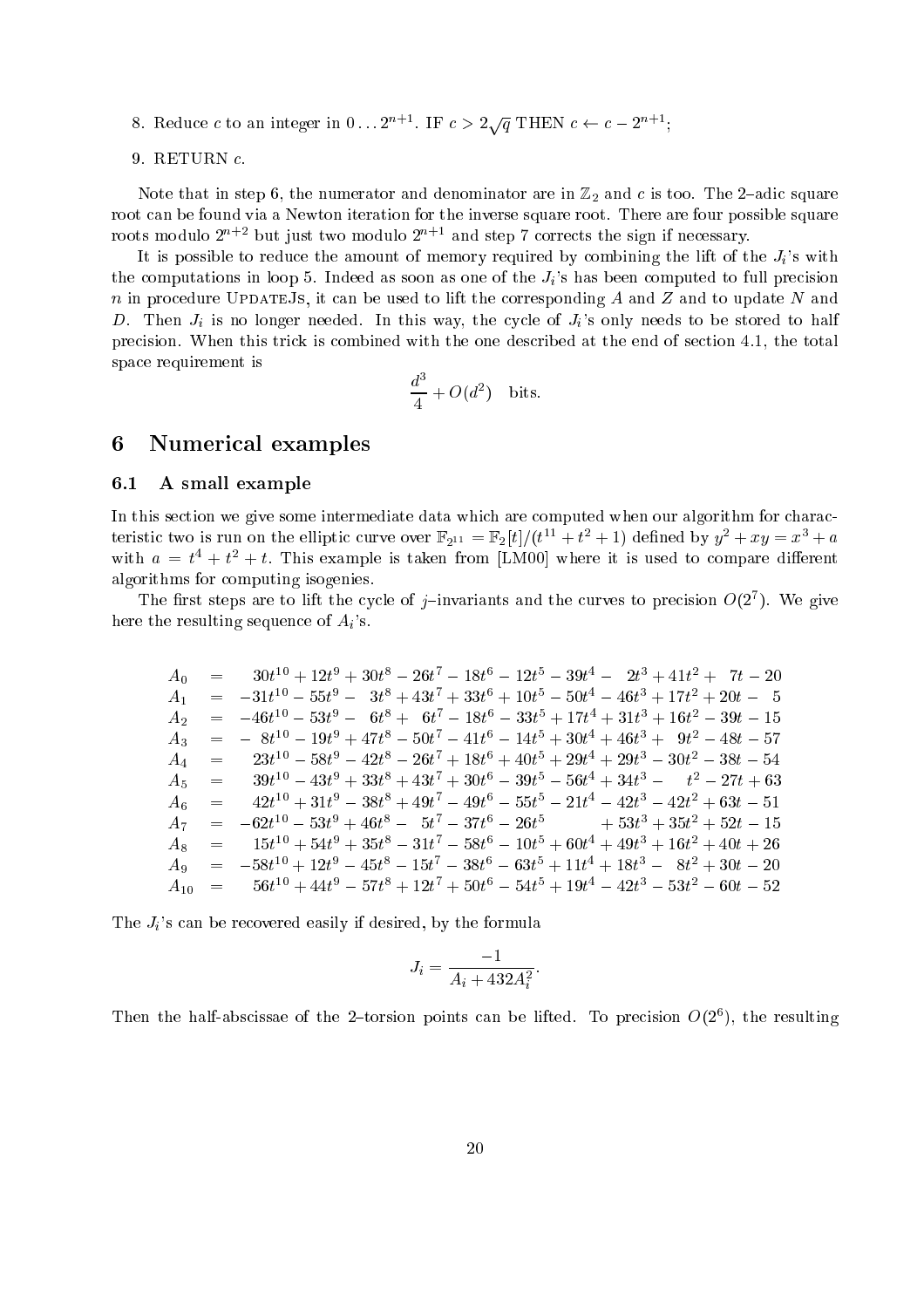sequence is:

|       | $Z_0$ = $-25t^{10} + 7t^9 - 21t^8 - 3t^7 - 25t^6 + 6t^5 - 2t^4 + 22t^3 - 5t^2 + 32t - 11$                           |
|-------|---------------------------------------------------------------------------------------------------------------------|
| $Z_1$ | $=$ $26t^{10} + t^9 - 30t^8 + 30t^7 - 2t^6 - 7t^5 + 23t^4 + 25t^3 + 28t^2 + 23t + 19$                               |
| $Z_2$ | $\begin{array}{rcl} = & 32t^{10} - 9t^9 + 9t^8 + 26t^7 + 17t^6 - 30t^5 - 18t^4 - 26t^3 - 9t^2 - 4t + 5 \end{array}$ |
|       | $Z_3 = -23t^{10} + 22t^9 - 2t^8 + 2t^7 - 30t^6 - 16t^5 + 11t^4 + 11t^3 + 10t^2 + 6t - 22$                           |
|       | $Z_4$ = $13t^{10} + 19t^9 + 7t^8 - 3t^7 + 26t^6 - 25t^5 - 12t^4 + 26t^3 + 25t^2 - 13t - 7$                          |
|       | $Z_5$ = $10t^{10} + 29t^9 + 18t^8 + 19t^7 - 7t^6 + 3t^5 + 21t^4 - 30t^3 - 2t^2 + 29t + 7$                           |
|       | $Z_6$ = $22t^{10} + 9t^9 - 22t^8 + 17t^7 - 7t^6 - 26t^5 - 28t^4 - 13t^3 + 5t^2$ - 21                                |
|       | $Z_7 = -23t^{10} + 14t^9 + 5t^8 + 3t^7 - 2t^6 - 14t^5 - 28t^4 - 21t^3 - 12t^2 + 8t + 18$                            |
|       | $Z_8$ = $14t^{10} + 28t^9 + 17t^8 - 5t^7 - 18t^6 - 25t^5 + 5t^4 - 6t^3 - 24t^2 + 2t + 12$                           |
|       | $Z_9 = -16t^{10} - 28t^9 - 3t^8 + 6t^6 - 30t^5 - 15t^4 + 2t^3 + 21t^2 - 28t - 28$                                   |
|       | $Z_{10}$ = $-30t^{10} - 28t^9 + 22t^8 - 22t^7 - 22t^6 - 28t^5 - 21t^4 + 10t^3 + 27t^2 + 9t - 28$                    |

The square of the trace can now be computed modulo 29 by the formula

$$
c^{2} = \frac{\prod_{i}(1 - 504Z_{i} + 19008A_{i})}{\prod_{i}(1 + 240(Z_{i} + 12Z_{i}^{2}))(1 + 864A_{i})} \equiv \frac{65}{129} \equiv 449.
$$

I he two square roots modulo 2 are

 $c \equiv \pm 31.$ 

And we choose the one congruent to 1 modulo 4. Thus

 $c = -31.$ 

### 6.2 New record

Here we present a record result obtained with the third author's implementation of the algorithm described above (dubbed ECPC for Elliptic Curve Point Counting). We computed the number of points on curves over several large binary nelds, the largest being  $\mathbb{F}_q$  with  $q = z^{1+\epsilon}$  . Some details of the calculation are given below.

| Processor                  | ↑ CPU Time   Memory   Location |                                               |
|----------------------------|--------------------------------|-----------------------------------------------|
| Alpha EV6, 750 MHz   313 h |                                | 16.9 GB   Cornell Computer Systems Laboratory |

Several multiplication algorithms are implemented in ECPC. For small precisions it uses the naïve method and Karatsuba's algorithm. For medium precisions it switches to a 3-way or 4-way Toom-type algorithm with evaluation and interpolation at 5 or 7 rational points. Last but not least, the high precision calculations are performed using Fast Fourier Transforms modulo Fermat numbers in the style of Schönhage's algorithm. Thus it reaches in practice the best speed predicted by the asymptotic analysis.

The usefulness of these advanced algorithms can be observed in the following times for multiplication over  $\mathbb{Z}_q$  at the maximal precision of 4008 bits:

| Algorithm         | Time             |  |  |
|-------------------|------------------|--|--|
| Naïve             | 866 s            |  |  |
| Karatsuba         | $26.8 \text{ s}$ |  |  |
| Toom <sub>3</sub> | $12.7$ s         |  |  |
| Toom4             | 9.80 s           |  |  |
| Schönhage         | $2.56$ s         |  |  |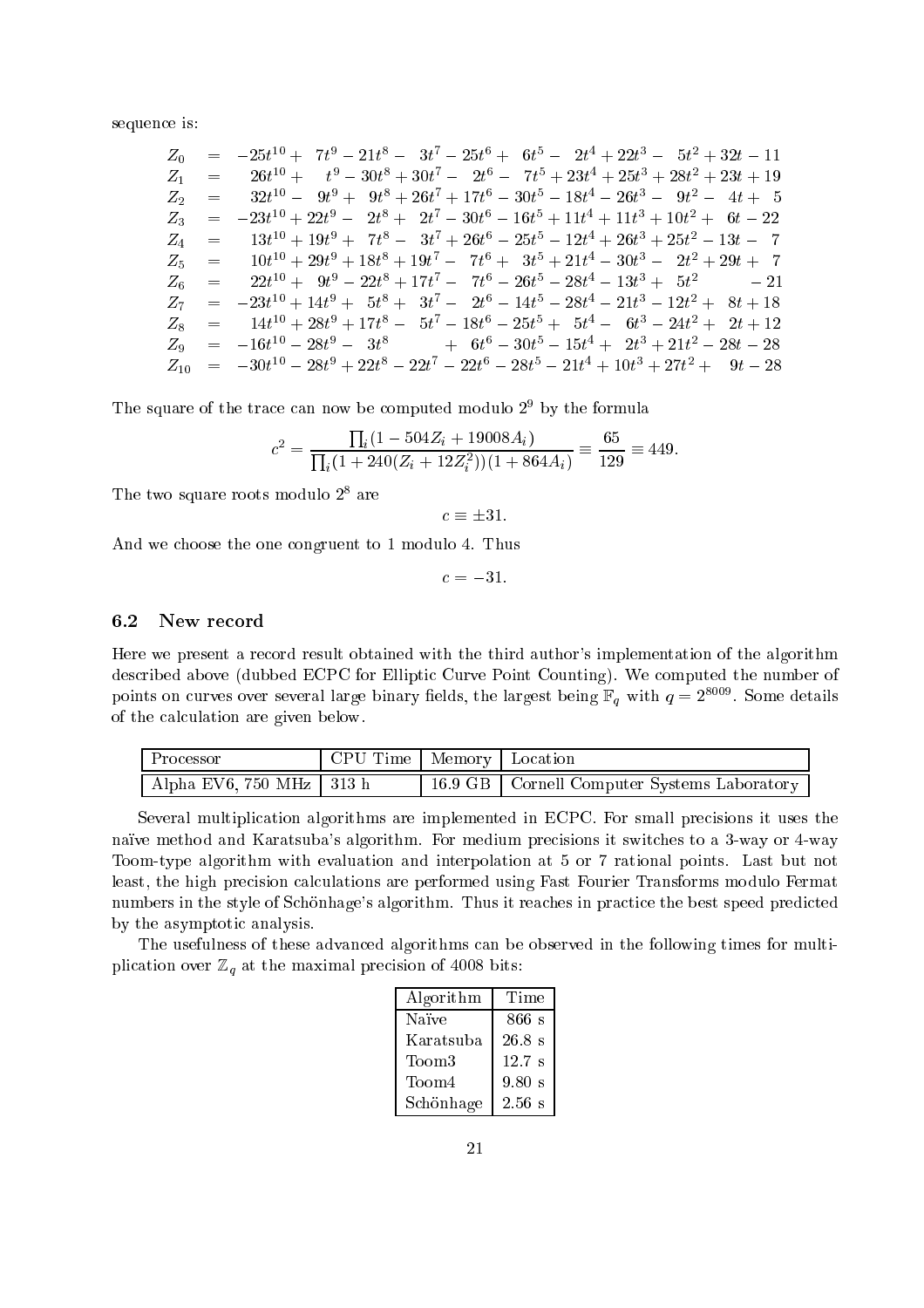We represent the field  $\mathbb{F}_q$  as  $\mathbb{F}_2[t]/(f(t))$  where  $f(t)$  is the irreducible polynomial  $t^{(1)}+t^{(2)}+1$ . Let E be the curve  $y^2 + xy = x^3 + a$  where a is:

### 0x3F636F6420707520732774616857

This hexadecimal representation is obtained by reducing a modulo f and setting t. The value was chosen to be the ASCII encoding of the phrase "What's up doc?". The result we obtained is  $q + 1 - c$  with the trace c as follows:

-17378149685594750502663500286963595380822933538157005646462119394089505 <sup>686350478329402199506511963606403774445812182470625610137509222778589927</sup> <sup>985938237550881351222845270754344880422783035045363031828999342995504854</sup> <sup>485827143123555492592521801602146297652260480619999262960763361539904566</sup> <sup>574812040349729572481861270581173700193287323971397603133330712119203114</sup> <sup>012493671611026134429999234346261809470788338123957569235406267517774312</sup> <sup>808492870478992705390275752742617858435029461809834041469208533041196458</sup> <sup>220109508446398689194968075677256945577617529809841962758062023088140569</sup> <sup>701683784391173249003421959273604438212331467792983817285353774705442794</sup> <sup>273977446148471220998599947677749428708057483893707967448370865437766774</sup> <sup>878223251230907188543743371846062602461954573022985733585945296159149982</sup> <sup>779473118032339677677469399798074962839080605378520850947719776739982522</sup> <sup>235914473325897684462049958915633164608595632215687149327930873471961114</sup> <sup>801333048429224220685255589456315042900333035718583585795982719859853933</sup> <sup>656740181710300520394197995947070862975337672119759738829977044161535194</sup> <sup>629382784749657469972262477586456885200921027091523639543300481998246149</sup>

We checked that this result is indeed a multiple of the orders of several randomly chosen points on each curve. A rigorous check of the number of points would require  $q + 1 \pm c$  to be factored completely, but this does not seem to be feasible.

|     | Degree   Time   Clock speed    Degree   Time   Clock speed |        |                          |
|-----|------------------------------------------------------------|--------|--------------------------|
| 120 | $0.8 \text{ s}$   750 MHz                                  | 1000   | $22 \text{ m}$   750 MHz |
| 160 | $2.5 \text{ s}$ 750 MHz                                    | - 2000 | $-3 h$   750 MHz         |
| 200 | $4.6 \text{ s}$ 750 MHz                                    | 4000   | 29 h   750 MHz           |
| 240 | $7.1 \text{ s}$ 750 MHz                                    | 7001   | 265 h   667 MHz          |

For reference, the run-times for ECPC on some smaller field sizes are as follows.

### Remarks

A demo version of ECPC can be found at URL: http://www.xent.com/~harley/

We note that very recently Berit Skjernaa has independently extended Satoh's algorithm to characteristic two using a different method.

### Acknowledgements

We would like to thank François Morain for his continuous support and many invaluable suggestions during this work.

We are also grateful to Paul Bourke from Swinburne University Astrophysics and Supercomputing, to Tom Morris from Alpha Processor, Inc. and to Rajit Manohar from Cornell Computer Systems Laboratory. They provided the computer resources needed for many of our calculations.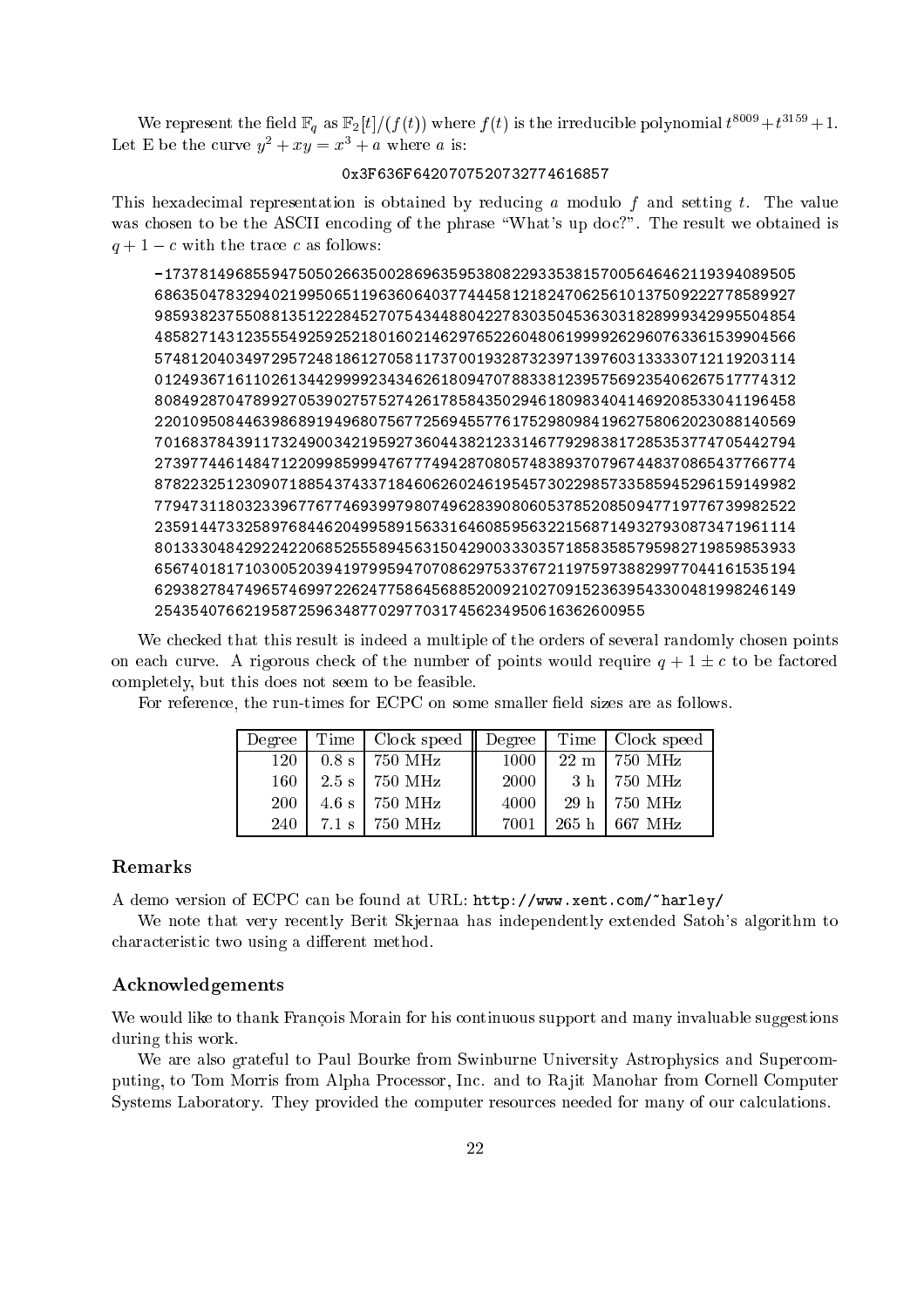## 7 Appendix: Characteristic three

Curves in characteristic three, like curves in characteristic two, have a particular form which induces some particularities in Satoh's algorithm. Here we give the required formulae and briefly describe the method for lifting the coefficients of the curve and the  $3$ -torsion subgroup. Finally we derive the equation for the trace using Vélu's formulae.

### 7.1 Lifting the curve's equation

In characteristic three, the equation of an elliptic curve has the form  $y^{\perp}=x^{\perp}+a_2x^{\perp}+a_6$  whenever its )—invariant is non-zero, and then  $j\equiv -a_2/a_6.$  The lifted curve  $\varepsilon$  is of the form  $y_{||} = x_{||} + A_2x_{||} + A_6$ and its *j*-invariant is  $J = -250 A_{\rm 2} / (4 A_{\rm 2} A_6 + 27 A_{\rm 6}^2)$ .

Therefore, to lift the coefficients of the curve, one uses almost the same algorithms as for characteristic p  $\mu$  . That is, one lifts the coecient A2 arbitrarily and then one lifts  $\mu$ using a Newton iteration based on  $f(x) = J(A_2^*x + \frac{\pi}{4}x^2) + 64A_2^*$  and with initial approximate root  $\mathbf{v}$   $\mathbf{v}$ 

### $7.2$ Lifting the  $3$ -torsion

The 3-division polynomial of C is  $\mathbf{v}_3(x) = 3x^3 + 4A_2x^3 + 12A_6x + 4A_2A_6$  whereas the one of E is  $\psi_3(x) = a_2(x^3 + a_6)$ . We lift the 3-torsion subgroup using a Newton iteration based on the function  $\Psi_3(x)$ . The initial approximate root is  $x_0 = -\sqrt[3]{a_6}$ . This iteration is valid since we have:

$$
\Psi_3(x_0) = -3A_6x_0 - 4A_2A_6 + 12A_6x_0 + 4A_2A_6 = 9A_6x_0
$$
  

$$
\Psi'_3(x_0) = -12A_6 + 12A_2x_0^2 + 12A_6 = 12A_2x_0^2
$$

Thus  $\Psi_3(x_0) = 0$  modulo 9 and  $\Psi_3(x_0) = 0$  modulo 3 but not modulo 9 (note  $A_2 \neq 0$  and  $A_6 \neq 0$ ).

### 7.3 Isogenies and traces in characteristic three

For the computation of the trace the method is the same as for characteristic two, except that we have to take into account the form of the curve equations and also adapt Vélu's formulae.

The curve  $\mathcal{E}_i$  has an equation of the form

$$
\mathcal{E}_i : y^2 = x^3 + A_i x^2 + B_i.
$$

We write  $X_i$  for the abscissa of the lifted 3-torsion point. Then Vélu's formulae give the following equation for the curve  $\varepsilon_i^{}$ :

$$
y^2 = x^3 + a_2 x^2 + a_4 x + a_6
$$

where

$$
a_2 = A_i, \quad a_4 = -5t, \quad a_6 = B_i - 4A_i t - 7w,
$$

with

$$
t = 6X_i^2 + 4A_iX_i
$$
, and  $w = 10X_i^3 + 8A_iX_i^2 + 4B_i$ .

Now we transform the equations of  $\varepsilon_i$  and  $\varepsilon_{i+1}$  by translation of the axes to obtain

$$
\mathcal{E}_{i+1} : y = x^3 - \frac{1}{3}A_{i+1}^2 x + B_i + \frac{2}{27}A_{i+1}^3
$$
  

$$
\mathcal{E}'_i : y = x^3 + (a_4 - \frac{1}{3}a_2^2)x + a_6 + \frac{2}{27}a_2^3 - \frac{1}{3}a_2a_4
$$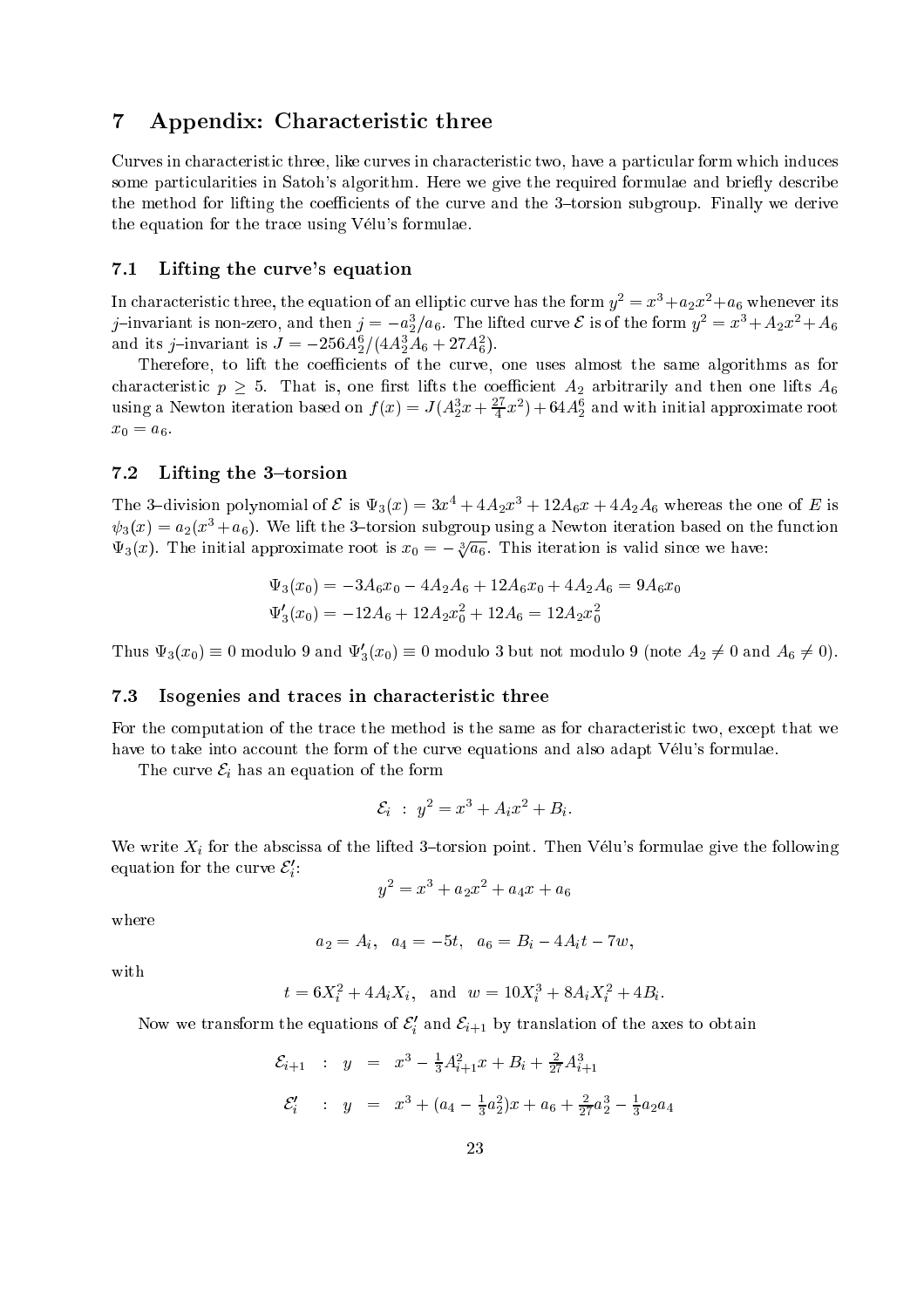The expression for  $g_i^2$  follows easily:

$$
g_i^2 = \frac{{A'_i}^2(-1890X_i^3 - 1890A_iX_i^2 - 252A_i^2X_i + 2A_i^3 - 729B_i)}{(2{A'_i}^3 + 27B'_i) (90X_i^2 + 60A_iX_i + A_i^2)}.
$$

Finally the trace is given by

$$
\operatorname{Tr} F \equiv \prod_{0 \le i < d} g_i \mod q.
$$

## References

- [Atk92] A. O. L. Atkin. The number of points on an elliptic curve modulo a prime. Serie of e-mails to the NMBRTHRY mailing list, 1992.
- [Cou94] J.-M. Couveignes. Quelques calculs en theorie des nombres. These, Universite de Bordeaux I, July 1994.
- [Cou96] J.-M. Couveignes. Computing l-isogenies using the p-torsion. In H. Cohen, editor, Algorithmic Number Theory, volume 1122 of Lecture Notes in Comput. Sci., pages  $59-65$ . Springer Verlag, 1996. Second International Symposium, ANTS-II, Talence, France, May 1996, Proceedings.
- [Dew98] L. Dewaghe. Remarks on the Schoof-Elkies-Atkin algorithm. Math. Comp., 67(223):1247{ 1252, July 1998.
- [Elk98] N. Elkies. Elliptic and modular curves over finite fields and related computational issues. In D.A. Buell and eds. J.T. Teitelbaum, editors, Computational Perspectives on Number Theory, pages 21–76. AMS/International Press, 1998. Proceedings of a Conference in Honor of A.O.L. Atkin.
- [JL] A. Joux and R. Lercier. "Chinese & match", an alternative to Atkin's "Match and sort" method used in the SEA algorithm. Math. Comp., to appear.
- [Ler97] R. Lercier. Algorithmique des courbes elliptiques dans les corps finis. Thèse, École polytechnique, June 1997.
- [LM00] R. Lercier and F. Morain. Computing isogenies between elliptic curves over  $F_{p^n}$  using Couveignes's algorithm. *Math. Comp.*,  $69(229):351-370$ , January 2000.
- [LST64] J. Lubin, J. P. Serre, and J. Tate. Elliptic curves and formal groups. In Lecture notes prepared in connection with the seminars held at the Summer Institute on Algebraic Geometry, Whitney Estate, Woods Hole, Massachusetts, July 6-July 31, 1964, 1964. Scanned copies available at http://www.ma.utexas.edu/users/voloch/lst.html.
- [Mor95a] F. Morain. Calcul du nombre de points sur une courbe elliptique dans un corps fini : aspects algorithmiques. J. Theor. Nombres Bordeaux, 7:255-282, 1995.
- [Mor95b] F. Morain.  $\#E(GF(10^{499} + 153))$ . E-mail to the NMBRTHRY mailing list, January 1995.
- [Mül95] V. Müller. Ein Algorithmus zur Bestimmung der Punktanzahl elliptischer Kurven über endlichen Körpern der Charakteristik größer drei. PhD thesis, Technischen Fakultät der Universitat des Saarlandes, 1995.